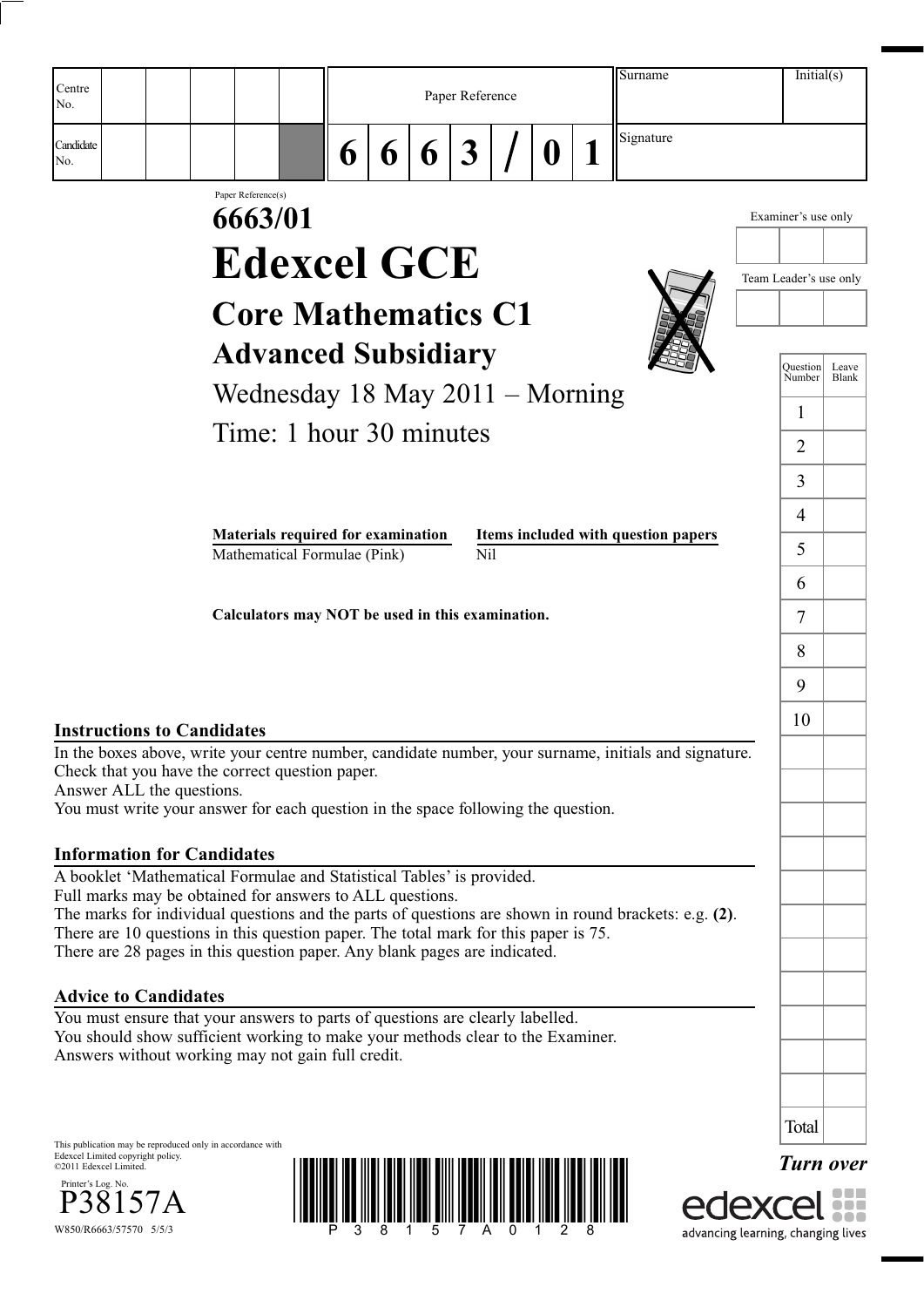**BLANK PAGE**

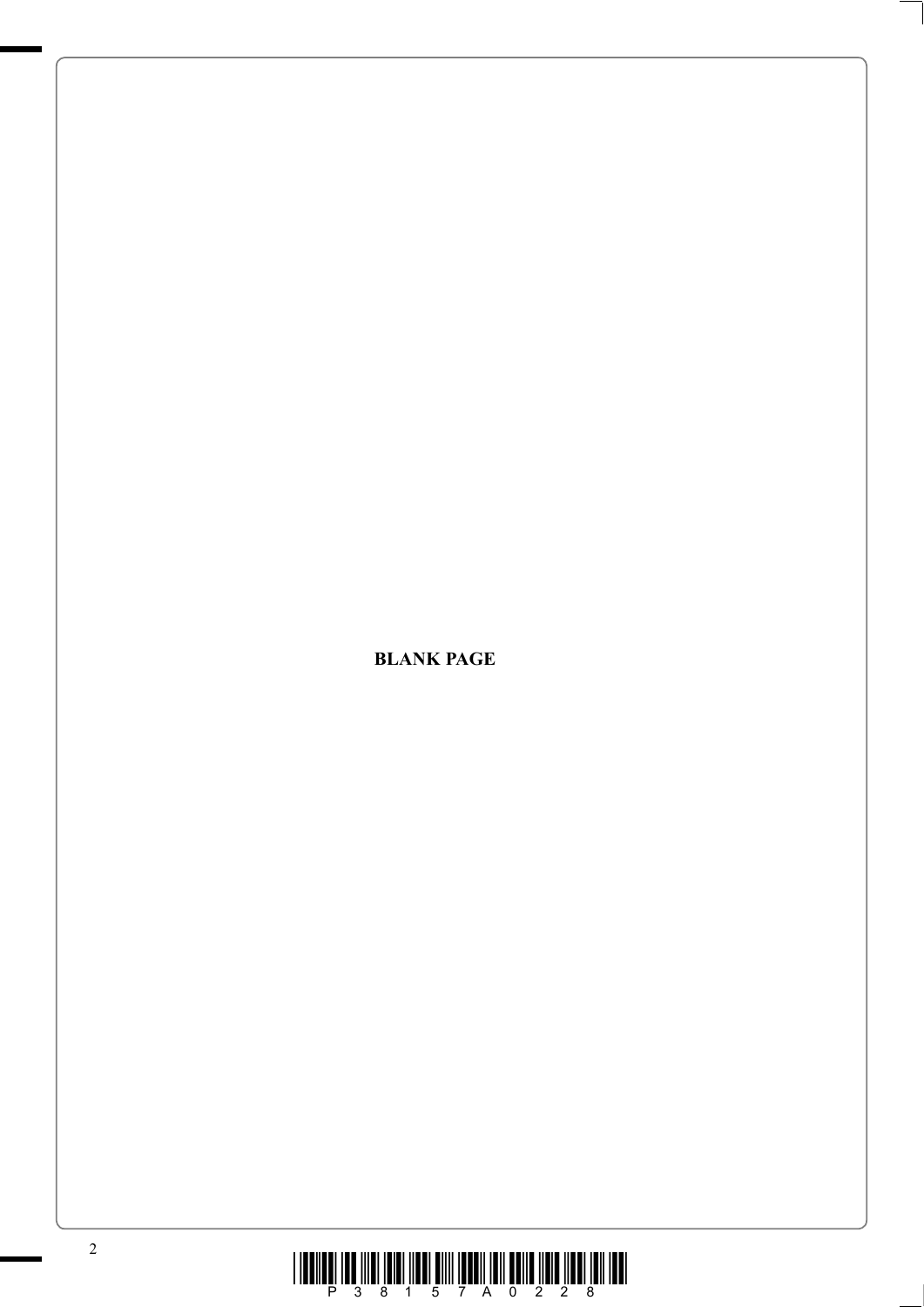|                         | Leave<br>${\tt blank}$ |
|-------------------------|------------------------|
| Find the value of<br>1. |                        |
| (a) $25^{\frac{1}{2}}$  |                        |
|                         | (1)                    |
| (b) $25^{-\frac{3}{2}}$ |                        |
|                         | (2)                    |
|                         |                        |
|                         |                        |
|                         |                        |
|                         |                        |
|                         |                        |
|                         |                        |
|                         |                        |
|                         |                        |
|                         |                        |
|                         |                        |
|                         |                        |
|                         |                        |
|                         |                        |
|                         |                        |
|                         |                        |
|                         |                        |
|                         |                        |
|                         |                        |
|                         |                        |
|                         |                        |
|                         |                        |
|                         |                        |
|                         |                        |
|                         |                        |
|                         |                        |
|                         |                        |
|                         |                        |
|                         |                        |
|                         | Q1                     |
|                         | (Total 3 marks)        |
|                         |                        |

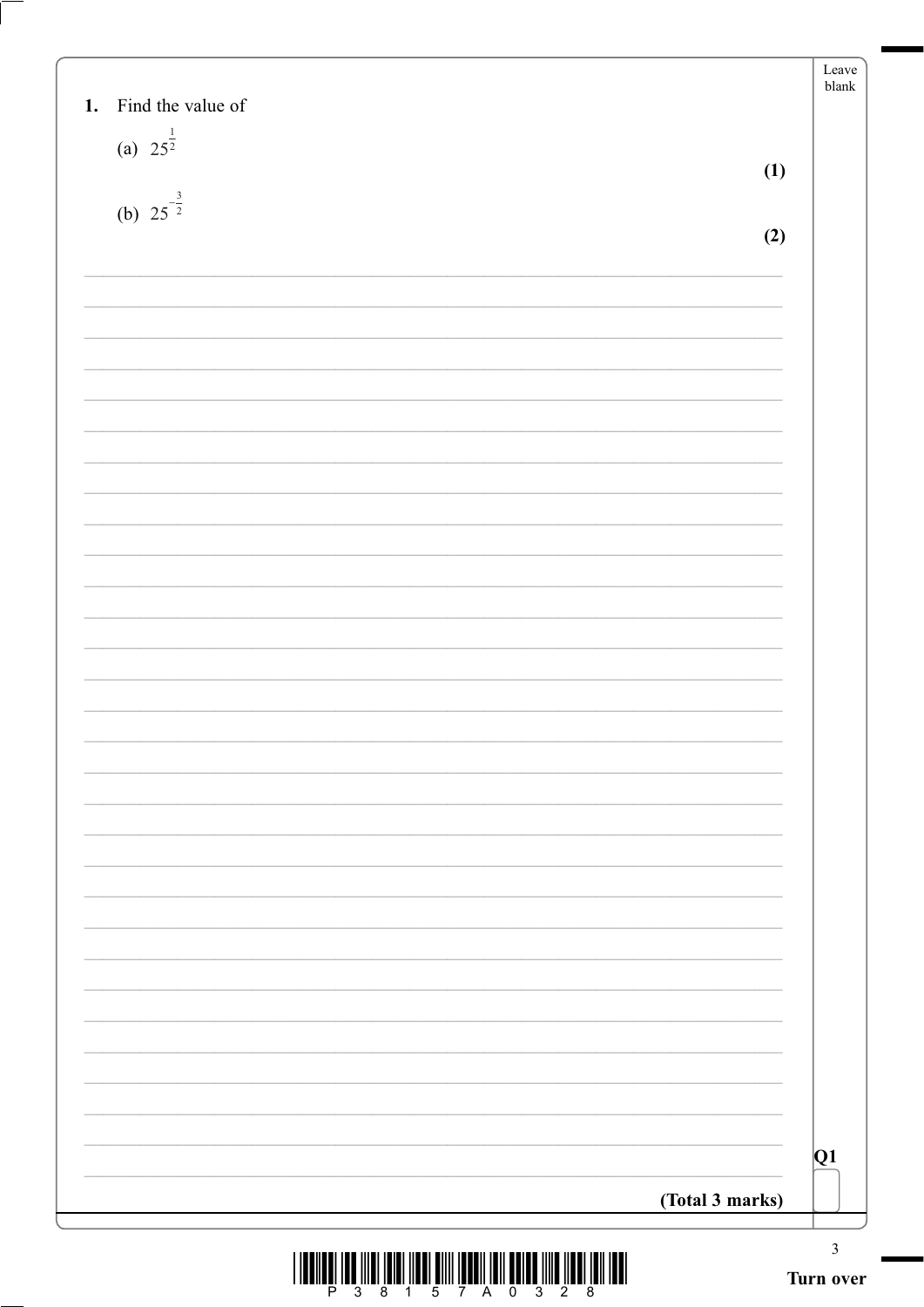|                                                                                             |     | Leave<br>$\ensuremath{\textrm{blank}}$ |
|---------------------------------------------------------------------------------------------|-----|----------------------------------------|
| Given that $y = 2x^5 + 7 + \frac{1}{x^3}$ , $x \ne 0$ , find, in their simplest form,<br>2. |     |                                        |
|                                                                                             |     |                                        |
| (a) $\frac{dy}{dx}$ ,                                                                       | (3) |                                        |
|                                                                                             |     |                                        |
| (b) $\int y dx$ .                                                                           | (4) |                                        |
|                                                                                             |     |                                        |
|                                                                                             |     |                                        |
|                                                                                             |     |                                        |
|                                                                                             |     |                                        |
|                                                                                             |     |                                        |
|                                                                                             |     |                                        |
|                                                                                             |     |                                        |
|                                                                                             |     |                                        |
|                                                                                             |     |                                        |
|                                                                                             |     |                                        |
|                                                                                             |     |                                        |
|                                                                                             |     |                                        |
|                                                                                             |     |                                        |
|                                                                                             |     |                                        |
|                                                                                             |     |                                        |
|                                                                                             |     |                                        |
|                                                                                             |     |                                        |
|                                                                                             |     |                                        |
|                                                                                             |     |                                        |
|                                                                                             |     |                                        |
|                                                                                             |     |                                        |
|                                                                                             |     |                                        |
|                                                                                             |     |                                        |
|                                                                                             |     |                                        |
|                                                                                             |     |                                        |
|                                                                                             |     |                                        |
|                                                                                             |     |                                        |
|                                                                                             |     |                                        |
|                                                                                             |     |                                        |
|                                                                                             |     |                                        |
|                                                                                             |     |                                        |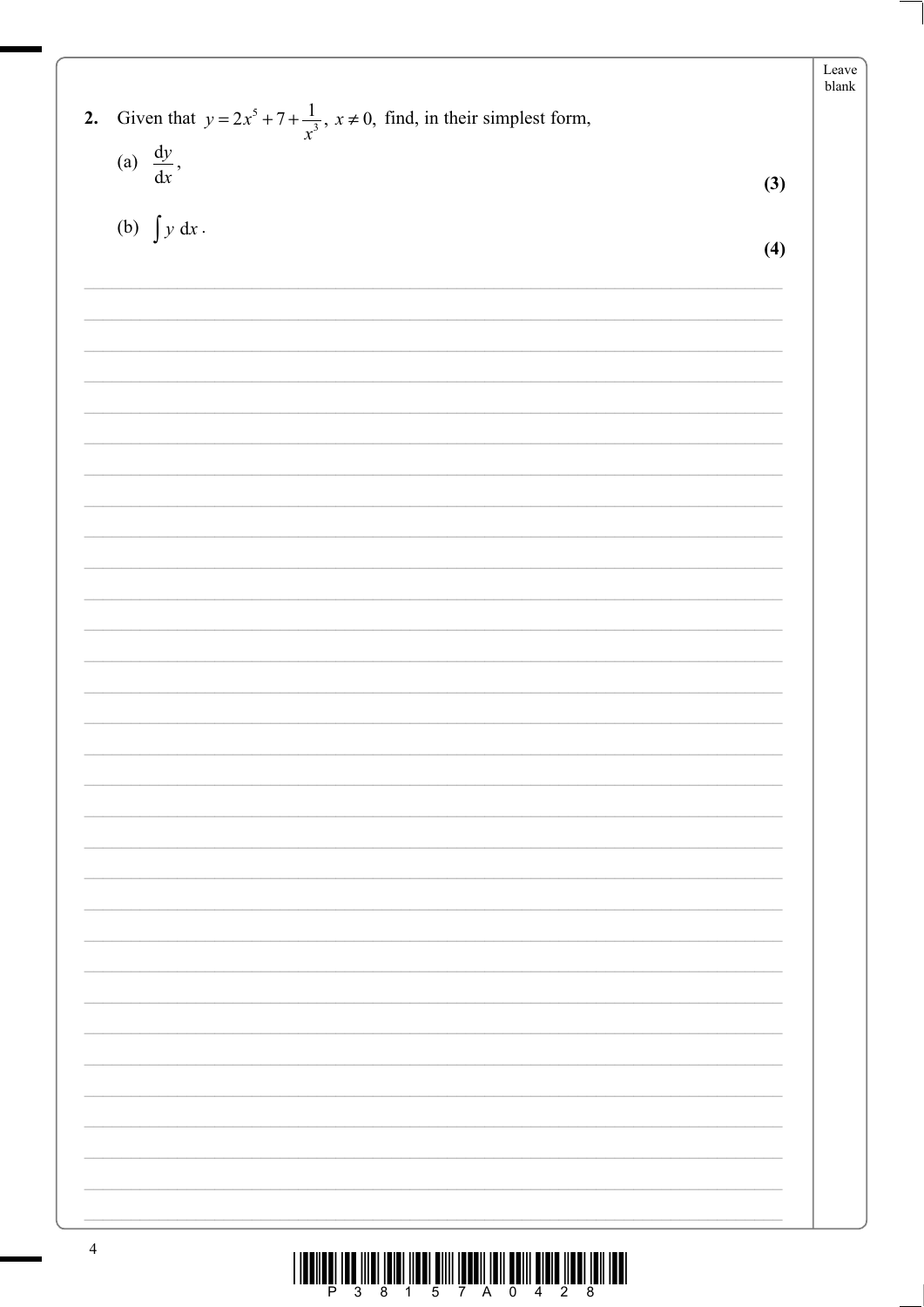| <b>Question 2 continued</b> |                 | Leave<br>${\sf blank}$ |
|-----------------------------|-----------------|------------------------|
|                             |                 |                        |
|                             |                 |                        |
|                             |                 |                        |
|                             |                 |                        |
|                             |                 |                        |
|                             |                 |                        |
|                             |                 |                        |
|                             |                 |                        |
|                             |                 |                        |
|                             |                 |                        |
|                             |                 |                        |
|                             |                 |                        |
|                             |                 |                        |
|                             |                 |                        |
|                             |                 |                        |
|                             |                 |                        |
|                             |                 |                        |
|                             |                 |                        |
|                             |                 |                        |
|                             |                 |                        |
|                             |                 |                        |
|                             |                 |                        |
|                             |                 |                        |
|                             |                 |                        |
|                             |                 |                        |
|                             |                 |                        |
|                             |                 |                        |
|                             |                 |                        |
|                             |                 | Q2                     |
|                             |                 |                        |
|                             | (Total 7 marks) |                        |
|                             |                 | 5<br>Turn over         |

Ĺ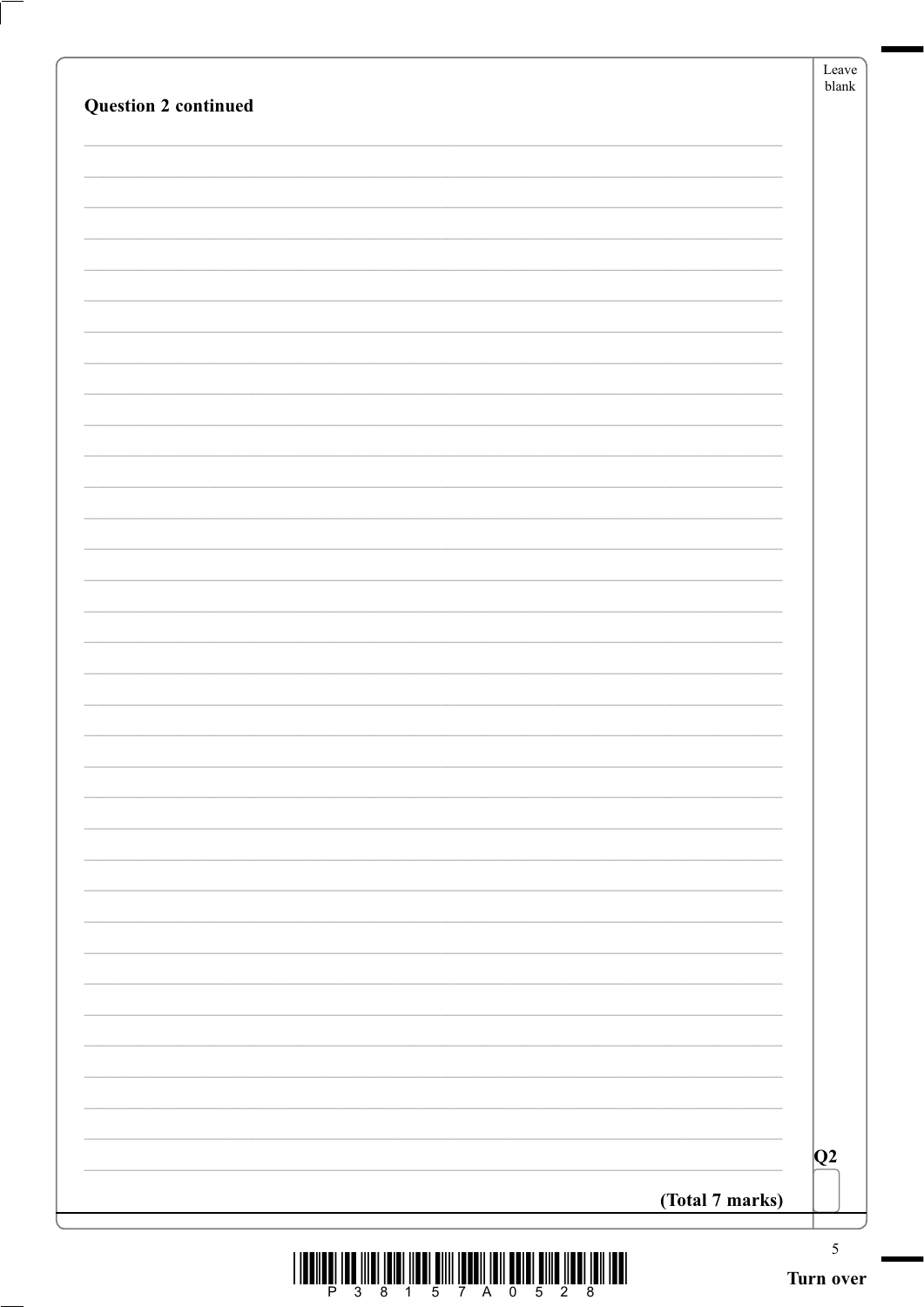| The points P and Q have coordinates $(-1, 6)$ and $(9, 0)$ respectively.<br>3.                                       |     |
|----------------------------------------------------------------------------------------------------------------------|-----|
| The line $l$ is perpendicular to $PQ$ and passes through the mid-point of $PQ$ .                                     |     |
| Find an equation for <i>l</i> , giving your answer in the form $ax + by + c = 0$ , where a, b and c<br>are integers. |     |
|                                                                                                                      | (5) |
|                                                                                                                      |     |
|                                                                                                                      |     |
|                                                                                                                      |     |
|                                                                                                                      |     |
|                                                                                                                      |     |
|                                                                                                                      |     |
|                                                                                                                      |     |
|                                                                                                                      |     |
|                                                                                                                      |     |
|                                                                                                                      |     |
|                                                                                                                      |     |
|                                                                                                                      |     |
|                                                                                                                      |     |
|                                                                                                                      |     |
|                                                                                                                      |     |
|                                                                                                                      |     |
|                                                                                                                      |     |
|                                                                                                                      |     |
|                                                                                                                      |     |
|                                                                                                                      |     |
|                                                                                                                      |     |
|                                                                                                                      |     |
|                                                                                                                      |     |
|                                                                                                                      |     |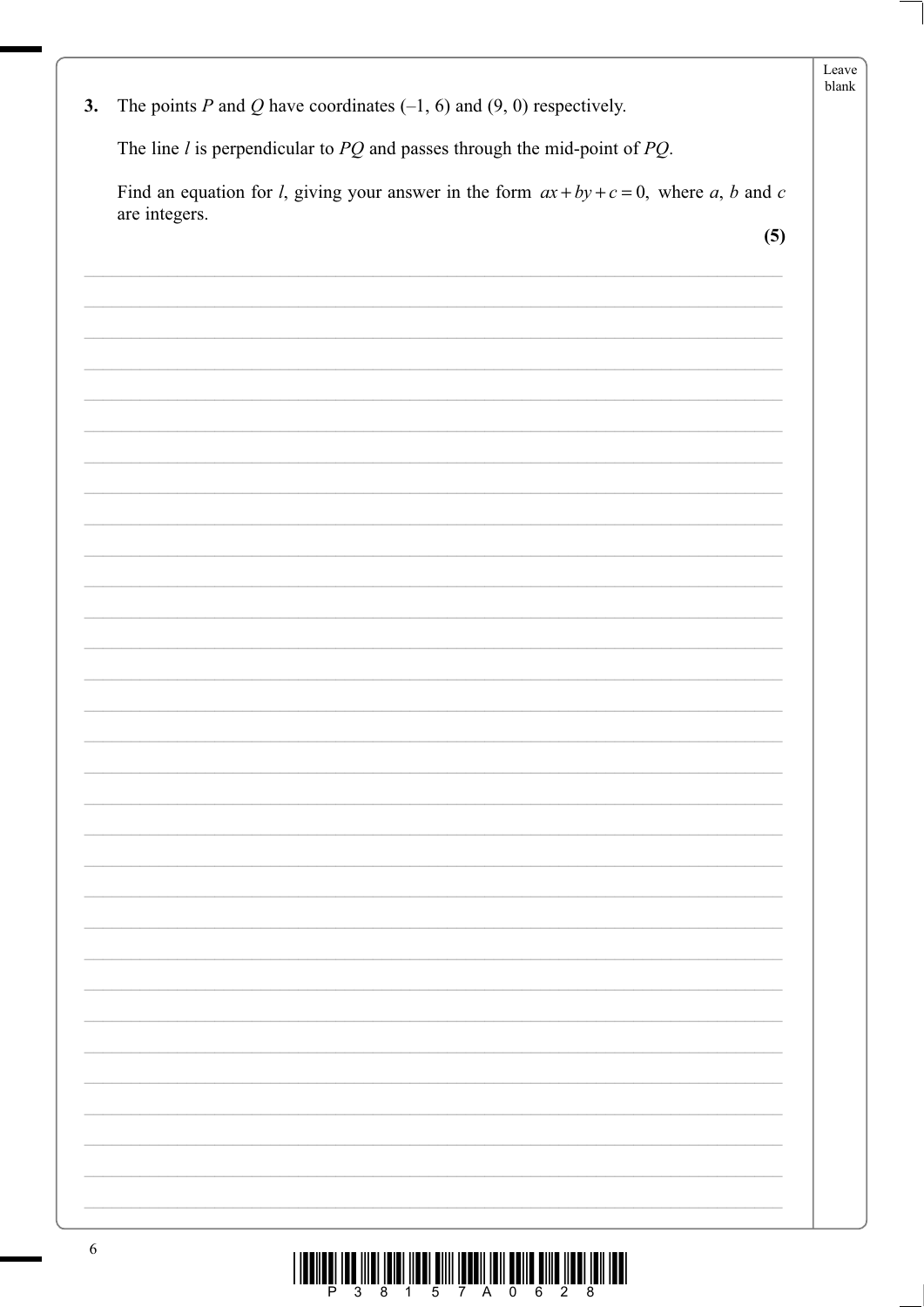| Question 3 continued |                 | Leave<br>$\ensuremath{\textrm{blank}}$ |
|----------------------|-----------------|----------------------------------------|
|                      |                 |                                        |
|                      |                 |                                        |
|                      |                 |                                        |
|                      |                 |                                        |
|                      |                 |                                        |
|                      |                 |                                        |
|                      |                 |                                        |
|                      |                 |                                        |
|                      |                 |                                        |
|                      |                 |                                        |
|                      |                 |                                        |
|                      |                 |                                        |
|                      |                 |                                        |
|                      |                 |                                        |
|                      |                 |                                        |
|                      |                 |                                        |
|                      |                 |                                        |
|                      |                 |                                        |
|                      |                 |                                        |
|                      |                 |                                        |
|                      |                 |                                        |
|                      |                 |                                        |
|                      |                 |                                        |
|                      |                 |                                        |
|                      |                 |                                        |
|                      |                 |                                        |
|                      |                 |                                        |
|                      |                 |                                        |
|                      |                 |                                        |
|                      |                 |                                        |
|                      |                 | $\overline{Q3}$                        |
|                      | (Total 5 marks) |                                        |

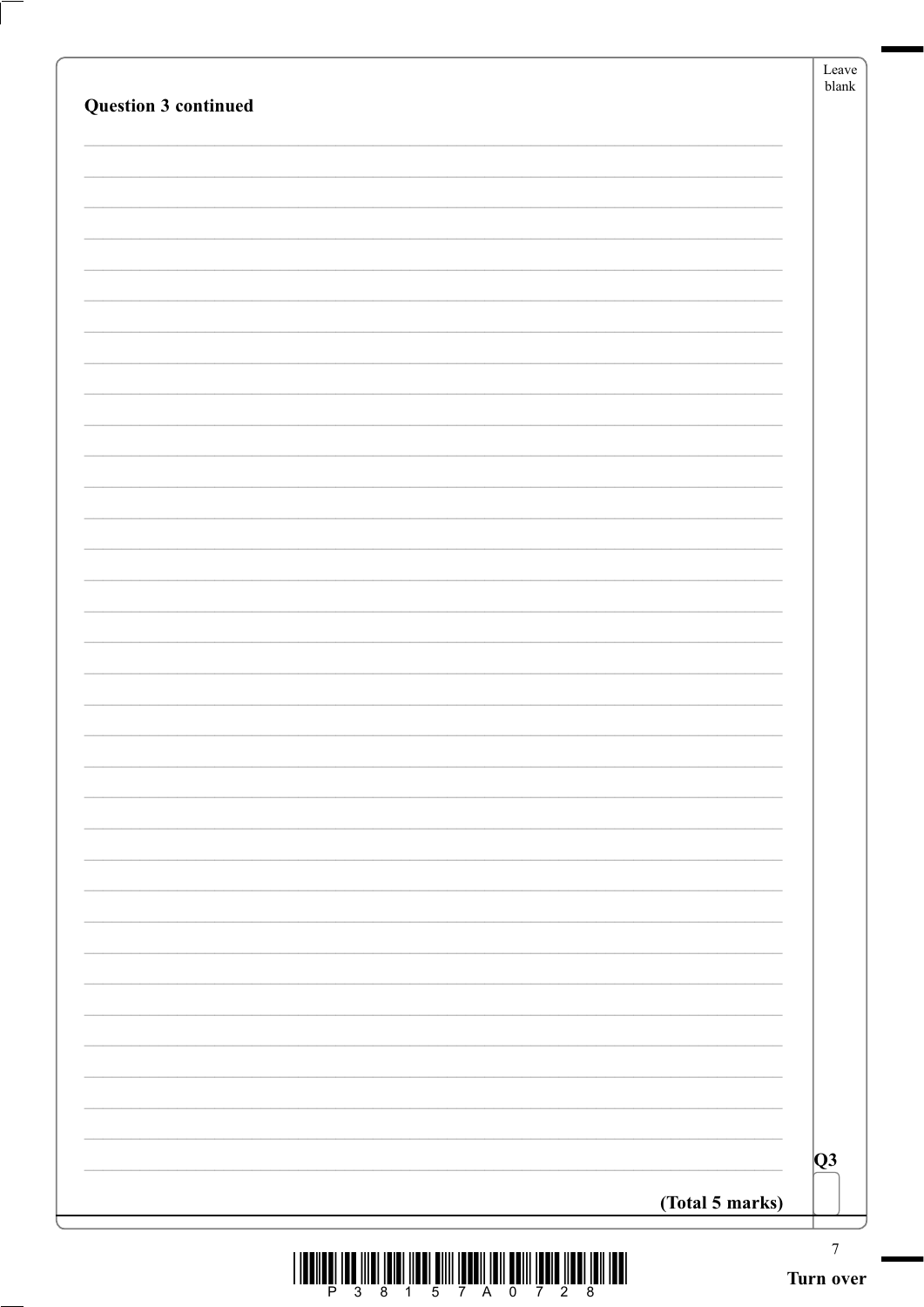| 4. Solve the simultaneous equations |     |
|-------------------------------------|-----|
| $x + y = 2$                         |     |
| $4y^2 - x^2 = 11$                   | (7) |
|                                     |     |
|                                     |     |
|                                     |     |
|                                     |     |
|                                     |     |
|                                     |     |
|                                     |     |
|                                     |     |
|                                     |     |
|                                     |     |
|                                     |     |
|                                     |     |
|                                     |     |
|                                     |     |
|                                     |     |
|                                     |     |
|                                     |     |
|                                     |     |
|                                     |     |
|                                     |     |
|                                     |     |
|                                     |     |
|                                     |     |
|                                     |     |
|                                     |     |
|                                     |     |
|                                     |     |
|                                     |     |
|                                     |     |
|                                     |     |
|                                     |     |
|                                     |     |
|                                     |     |
|                                     |     |

| Leave  $\vert$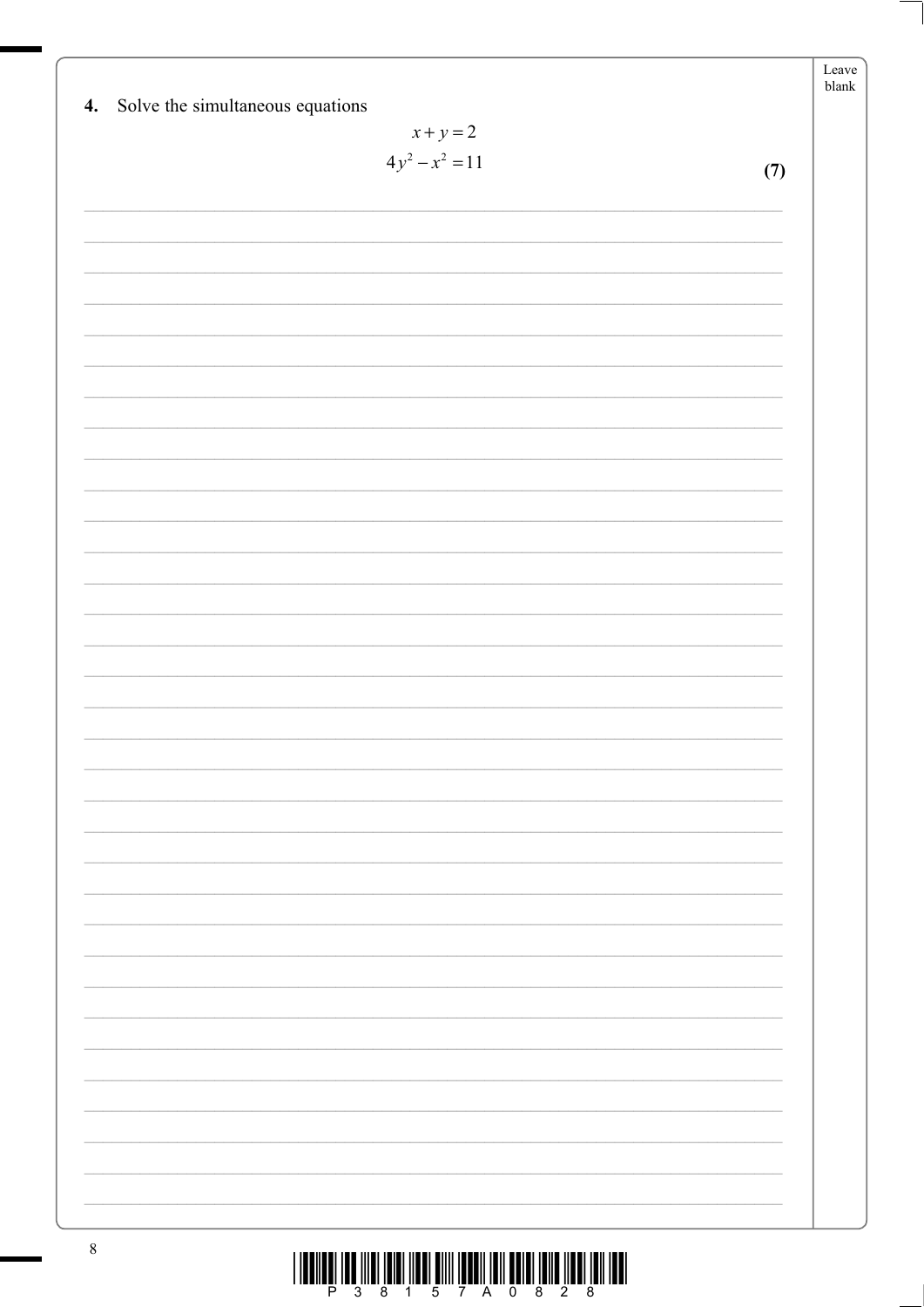| <b>Question 4 continued</b> |                 | Leave<br>blank |
|-----------------------------|-----------------|----------------|
|                             |                 |                |
|                             |                 |                |
|                             |                 |                |
|                             |                 |                |
|                             |                 |                |
|                             |                 |                |
|                             |                 |                |
|                             |                 |                |
|                             |                 |                |
|                             |                 |                |
|                             |                 |                |
|                             |                 |                |
|                             |                 |                |
|                             |                 |                |
|                             |                 |                |
|                             |                 |                |
|                             |                 |                |
|                             |                 |                |
|                             |                 |                |
|                             |                 |                |
|                             |                 |                |
|                             |                 |                |
|                             |                 |                |
|                             |                 |                |
|                             |                 | $ Q_4 $        |
|                             | (Total 7 marks) |                |
|                             |                 | 9              |
|                             |                 | Turn over      |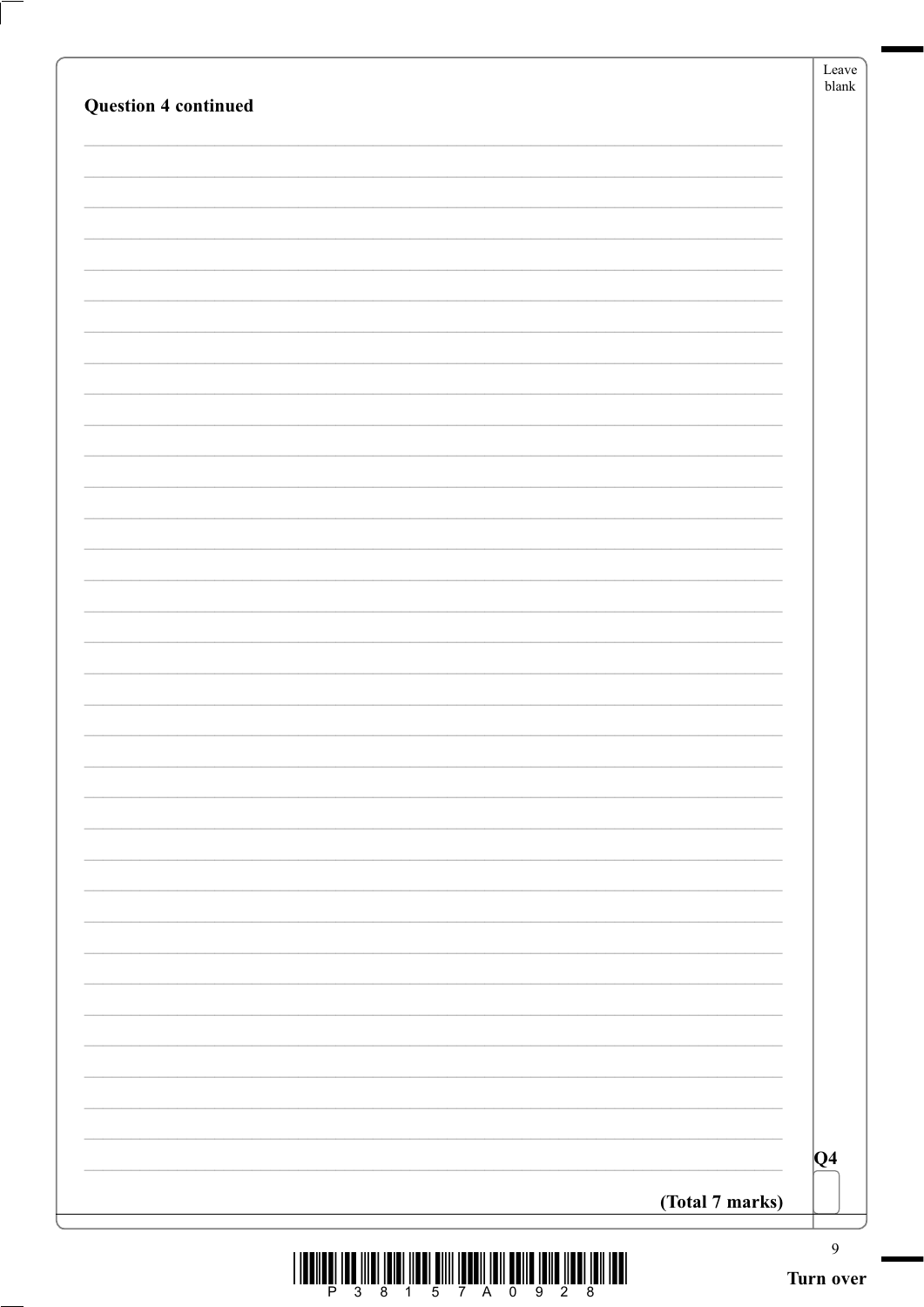blank 5. A sequence  $a_1, a_2, a_3, \dots$  is defined by  $a_1 = k$ ,  $a_{n+1} = 5a_n + 3, \quad n \ge 1,$ where  $k$  is a positive integer. (a) Write down an expression for  $a_2$  in terms of k.  $(1)$ (b) Show that  $a_3 = 25k + 18$ .  $(2)$ (c) (i) Find  $\sum_{r=1}^{4} a_r$  in terms of k, in its simplest form. (ii) Show that  $\sum_{r=1}^{4} a_r$  is divisible by 6.  $(4)$ 10

Leave

<u> ITOIITTI ITO III ITOI ITOI III ONI TUNI LEENI ITI TUNI ITOI TUNE IITOI ITOI ITOI</u> P 3 8 1 5 7 A 0 1 0 2 8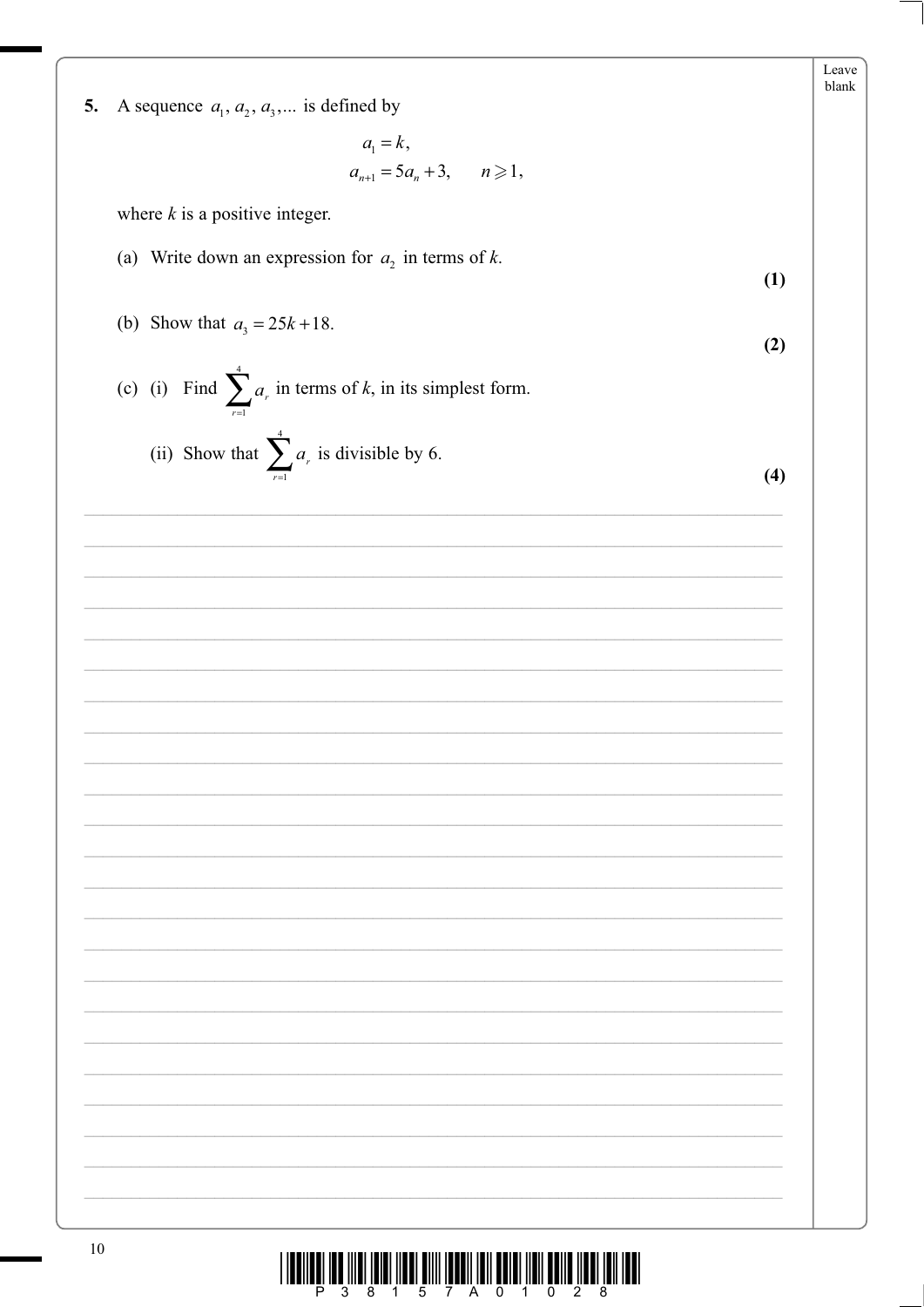|                             | Leave<br>$\ensuremath{\textrm{blank}}$ |
|-----------------------------|----------------------------------------|
| <b>Question 5 continued</b> |                                        |
|                             |                                        |
|                             |                                        |
|                             |                                        |
|                             |                                        |
|                             |                                        |
|                             |                                        |
|                             |                                        |
|                             |                                        |
|                             |                                        |
|                             |                                        |
|                             |                                        |
|                             |                                        |
|                             |                                        |
|                             |                                        |
|                             |                                        |
|                             |                                        |
|                             |                                        |
|                             |                                        |
|                             |                                        |
|                             |                                        |
|                             |                                        |
|                             |                                        |
|                             |                                        |
|                             |                                        |
|                             |                                        |
|                             |                                        |
|                             |                                        |
|                             |                                        |
|                             |                                        |
|                             |                                        |
|                             | Q5                                     |
|                             |                                        |
| (Total 7 marks)             |                                        |
|                             | $11\,$                                 |

Ĺ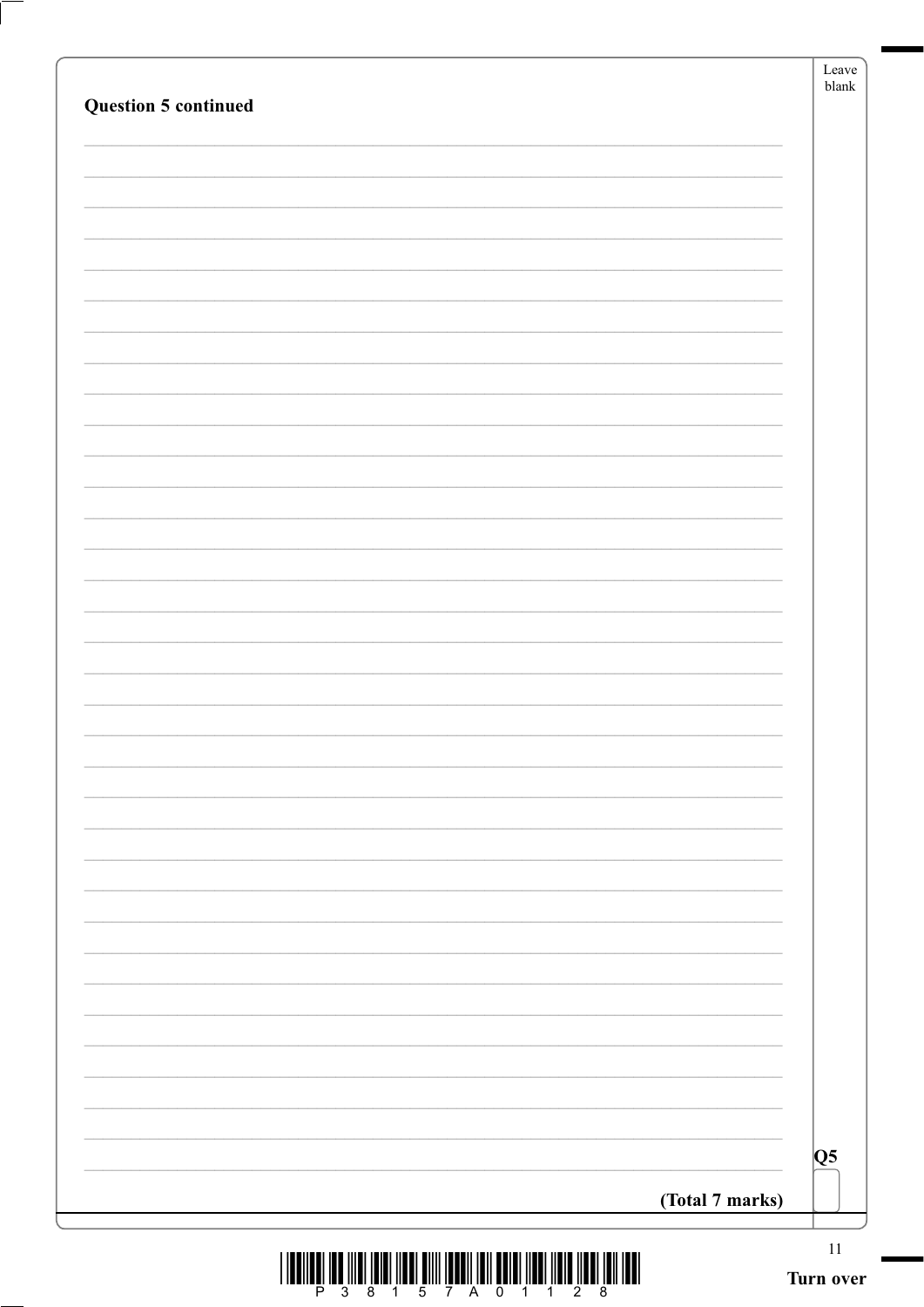|    |                                                                                                        | Leave<br>blank |
|----|--------------------------------------------------------------------------------------------------------|----------------|
| 6. | Given that $\frac{6x+3x^{\frac{5}{2}}}{\sqrt{x}}$ can be written in the form $6x^p + 3x^q$ ,           |                |
|    | (a) write down the value of $p$ and the value of $q$ .                                                 |                |
|    | (2)                                                                                                    |                |
|    |                                                                                                        |                |
|    | Given that $\frac{dy}{dx} = \frac{6x + 3x^{\frac{5}{2}}}{\sqrt{x}}$ , and that $y = 90$ when $x = 4$ , |                |
|    |                                                                                                        |                |
|    | (b) find $y$ in terms of $x$ , simplifying the coefficient of each term.                               |                |
|    | (5)                                                                                                    |                |
|    |                                                                                                        |                |
|    |                                                                                                        |                |
|    |                                                                                                        |                |
|    |                                                                                                        |                |
|    |                                                                                                        |                |
|    |                                                                                                        |                |
|    |                                                                                                        |                |
|    |                                                                                                        |                |
|    |                                                                                                        |                |
|    |                                                                                                        |                |
|    |                                                                                                        |                |
|    |                                                                                                        |                |
|    |                                                                                                        |                |
|    |                                                                                                        |                |
|    |                                                                                                        |                |
|    |                                                                                                        |                |
|    |                                                                                                        |                |
|    |                                                                                                        |                |
|    |                                                                                                        |                |
|    |                                                                                                        |                |
|    |                                                                                                        |                |
|    |                                                                                                        |                |
|    |                                                                                                        |                |
|    |                                                                                                        |                |
|    |                                                                                                        |                |
|    |                                                                                                        |                |
|    |                                                                                                        |                |

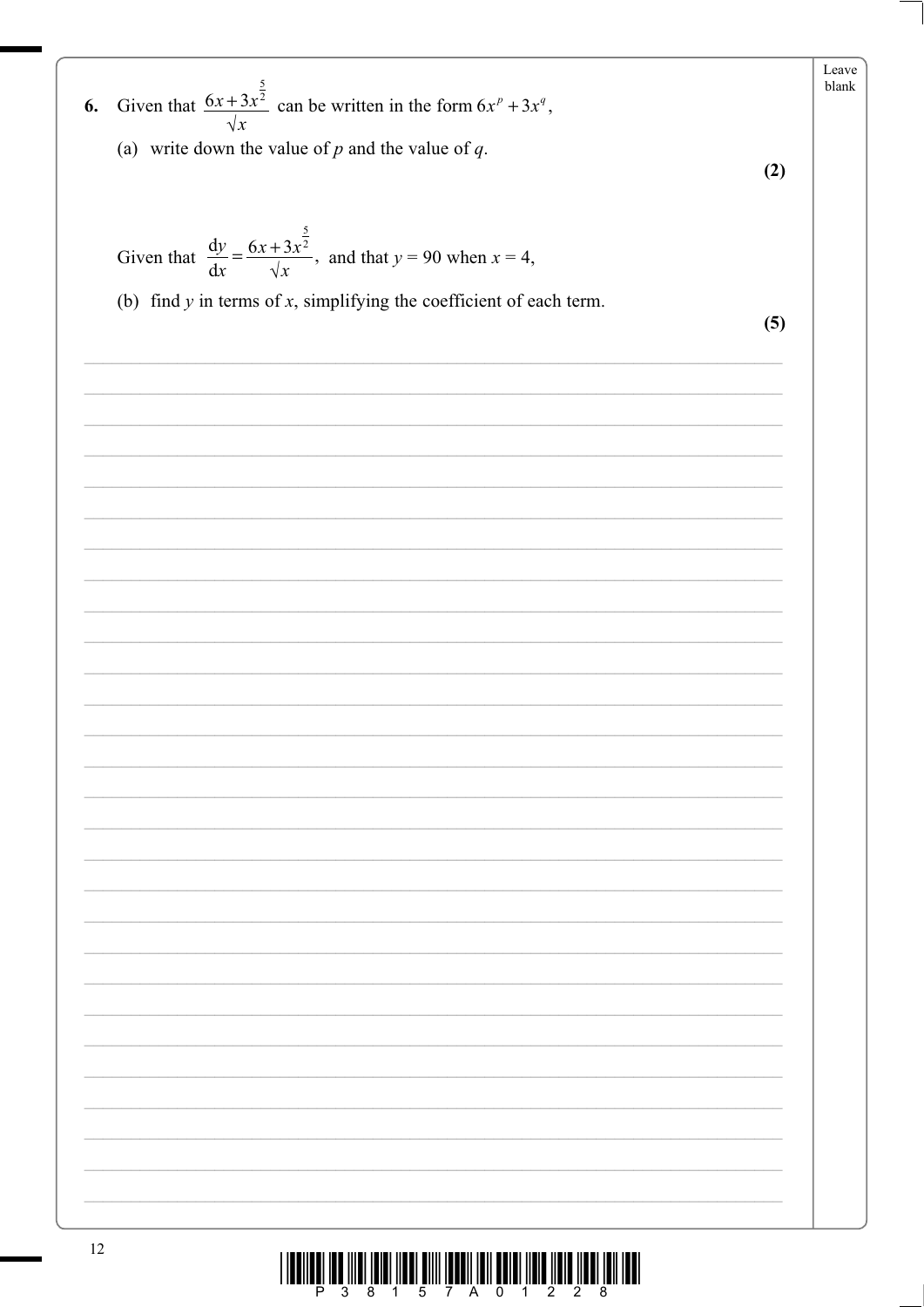|                      | Leave<br>$\ensuremath{\textrm{blank}}$ |
|----------------------|----------------------------------------|
| Question 6 continued |                                        |
|                      |                                        |
|                      |                                        |
|                      |                                        |
|                      |                                        |
|                      |                                        |
|                      |                                        |
|                      |                                        |
|                      |                                        |
|                      |                                        |
|                      |                                        |
|                      |                                        |
|                      |                                        |
|                      |                                        |
|                      |                                        |
|                      |                                        |
|                      |                                        |
|                      |                                        |
|                      |                                        |
|                      |                                        |
|                      |                                        |
|                      |                                        |
|                      |                                        |
|                      |                                        |
|                      |                                        |
|                      |                                        |
|                      |                                        |
|                      |                                        |
|                      |                                        |
|                      |                                        |
|                      |                                        |
|                      | Q6                                     |
|                      |                                        |
| (Total 7 marks)      |                                        |
|                      | $13\,$                                 |

Ĺ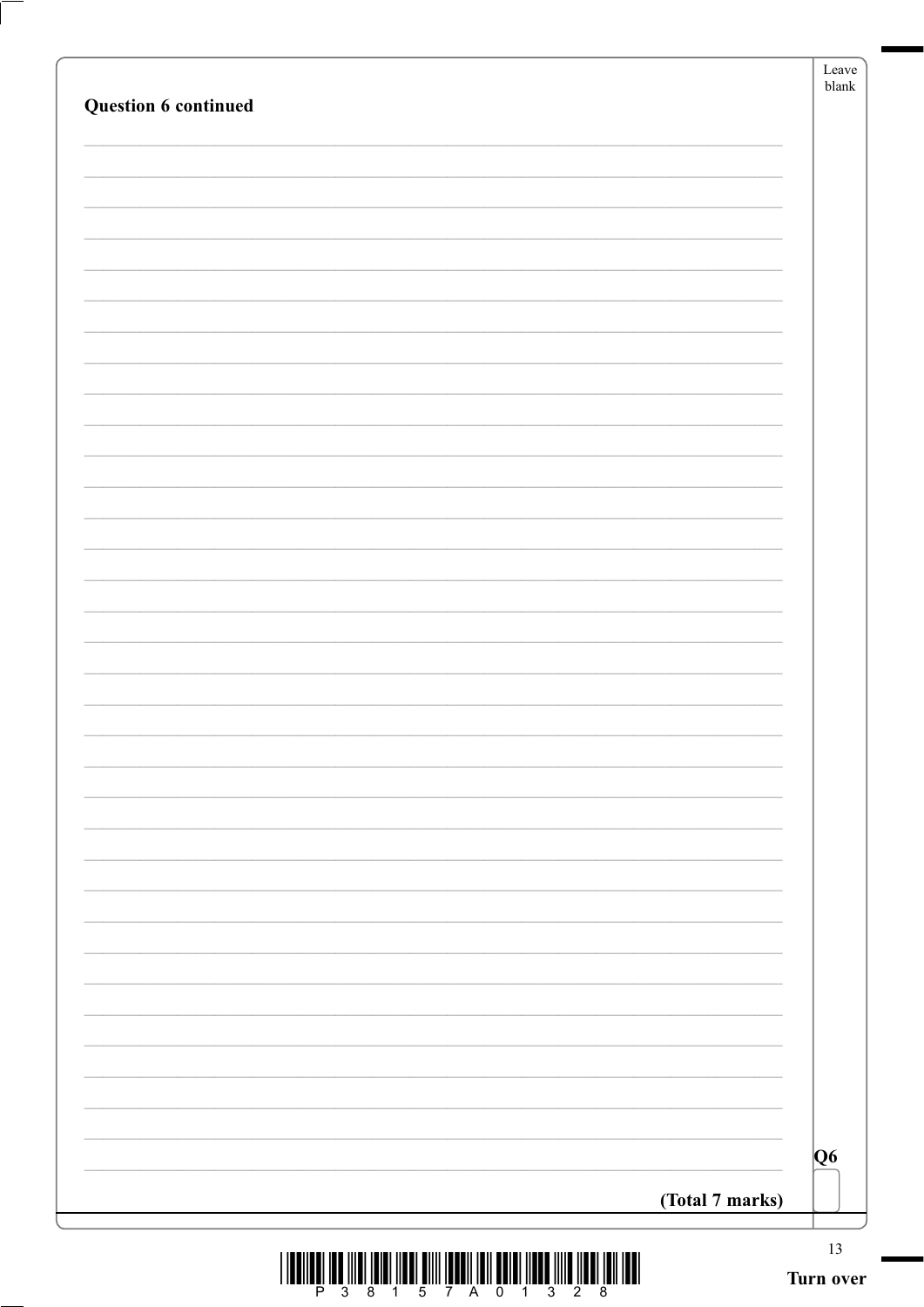Leave blank  $f(x) = x^2 + (k+3)x + k$ 7. where  $k$  is a real constant. (a) Find the discriminant of  $f(x)$  in terms of k.  $(2)$ (b) Show that the discriminant of  $f(x)$  can be expressed in the form  $(k+a)^2 + b$ , where *a* and *b* are integers to be found.  $(2)$ (c) Show that, for all values of k, the equation  $f(x) = 0$  has real roots.  $(2)$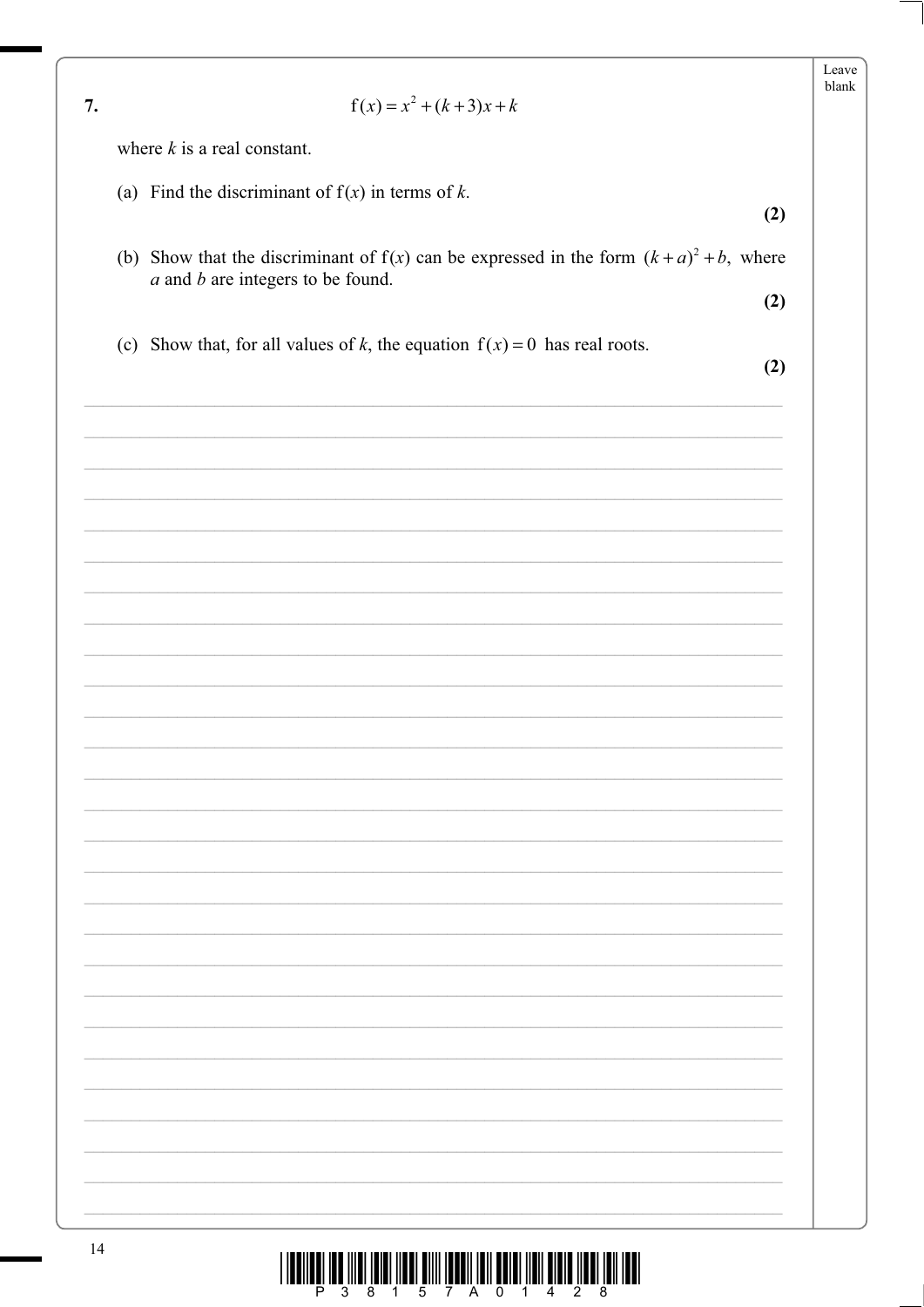| <b>Question 7 continued</b> | Leave<br>${\tt blank}$ |
|-----------------------------|------------------------|
|                             |                        |
|                             |                        |
|                             |                        |
|                             |                        |
|                             |                        |
|                             |                        |
|                             |                        |
|                             |                        |
|                             |                        |
|                             |                        |
|                             |                        |
|                             |                        |
|                             |                        |
|                             |                        |
|                             |                        |
|                             |                        |
|                             |                        |
|                             |                        |
|                             |                        |
|                             |                        |
|                             |                        |
|                             |                        |
|                             |                        |
|                             |                        |
|                             |                        |
|                             |                        |
|                             |                        |
|                             |                        |
|                             |                        |
|                             |                        |
|                             |                        |
|                             | $\overline{Q7}$        |
| (Total 6 marks)             |                        |
|                             | 15                     |

Ĺ

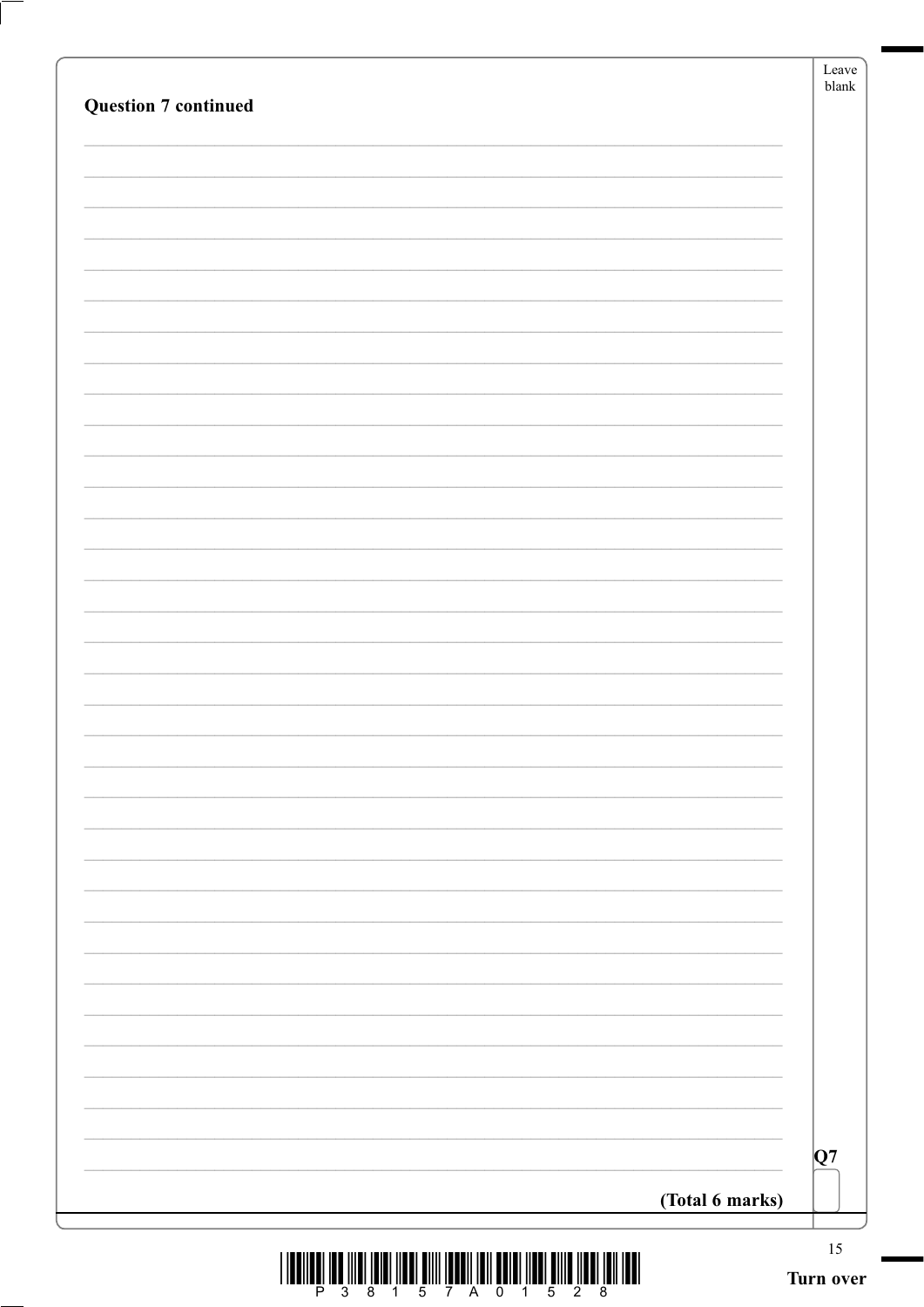

Leave blank

**(4)**

**Figure 1**

Figure 1 shows a sketch of the curve *C* with equation  $y = f(x)$ . The curve *C* passes through the origin and through (6, 0). The curve *C* has a minimum at the point  $(3, -1)$ .

On separate diagrams, sketch the curve with equation

$$
(a) \quad y = f(2x), \tag{3}
$$

(b) 
$$
y = -f(x)
$$
, (3)

(c)  $y = f(x+p)$ , where *p* is a constant and  $0 < p < 3$ .

 On each diagram show the coordinates of any points where the curve intersects the *x*-axis and of any minimum or maximum points.



**8.**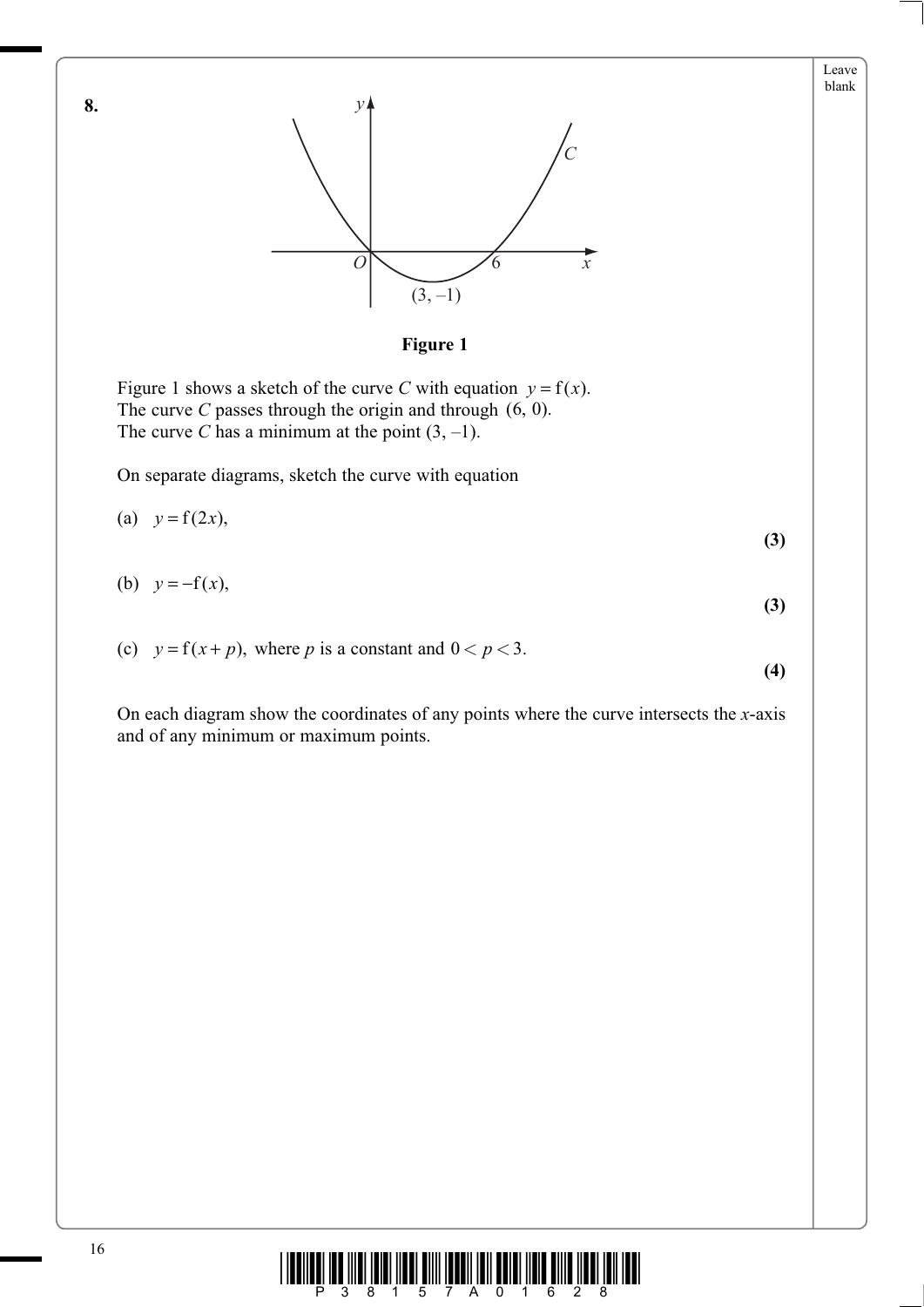**Question 8 continued**

-

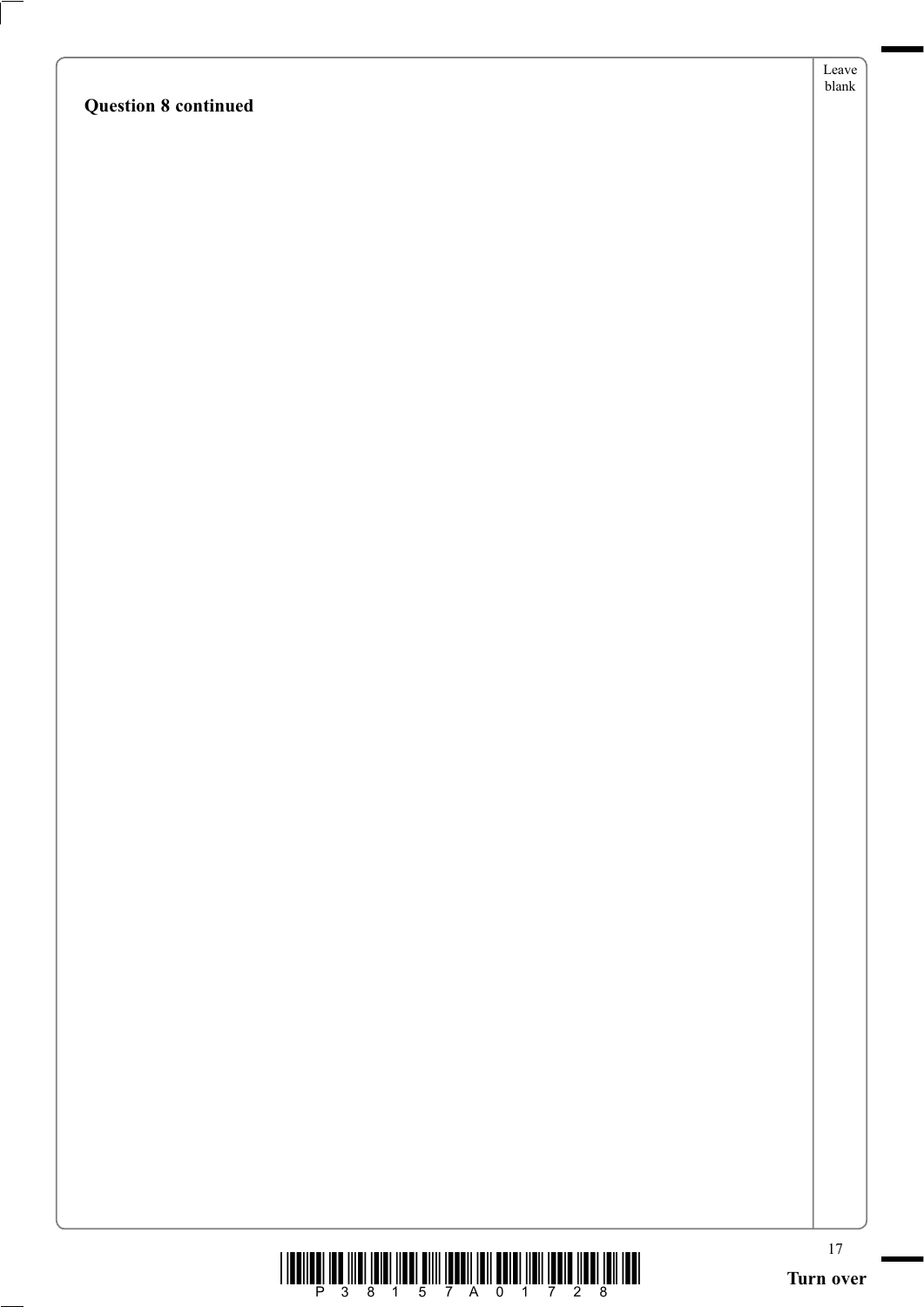**Question 8 continued**

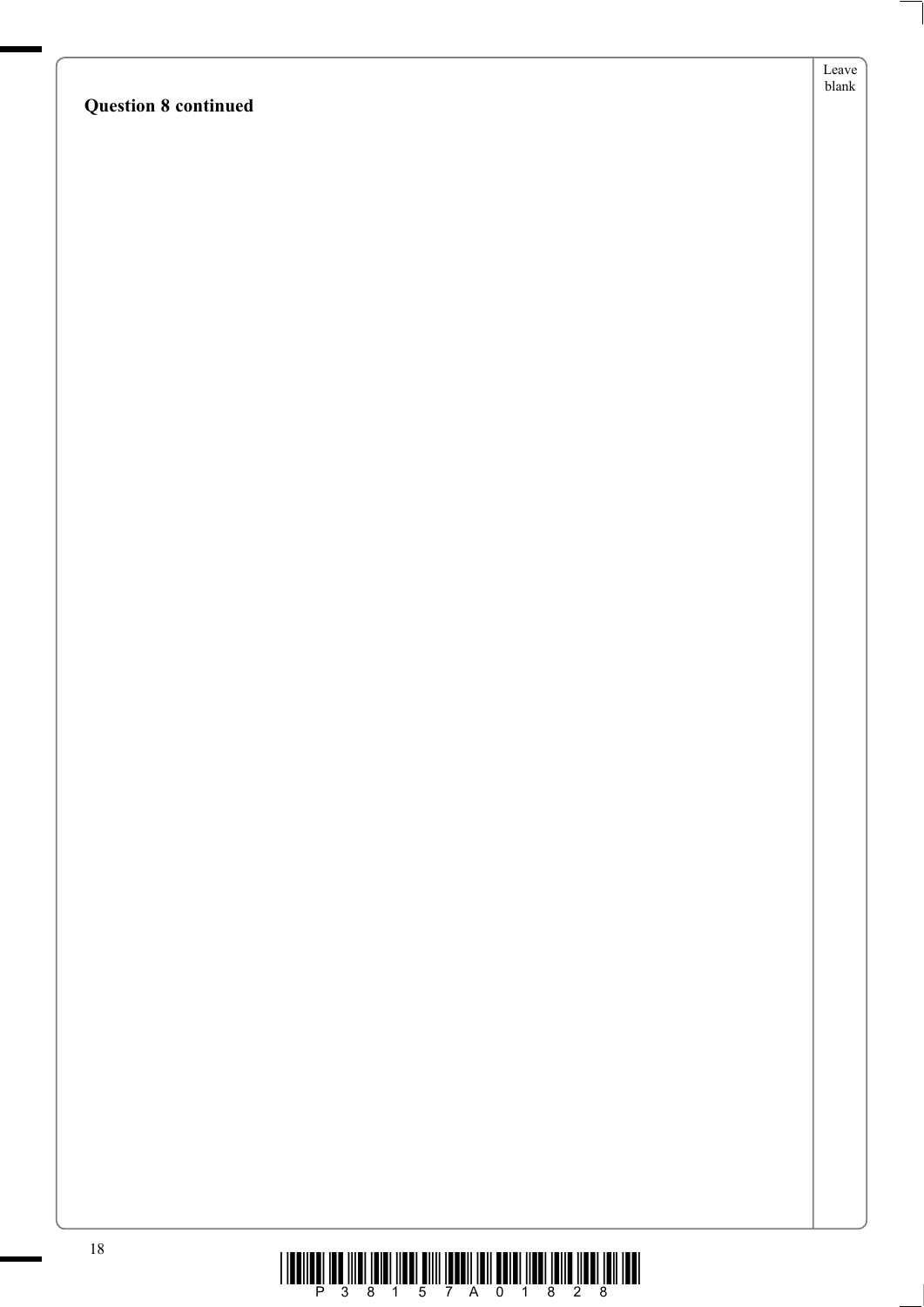-

Leave blank

| (Total 10 marks) |
|------------------|
|------------------|



**Q8**

<sup>19</sup> \*P38157A01928\* **Turn over**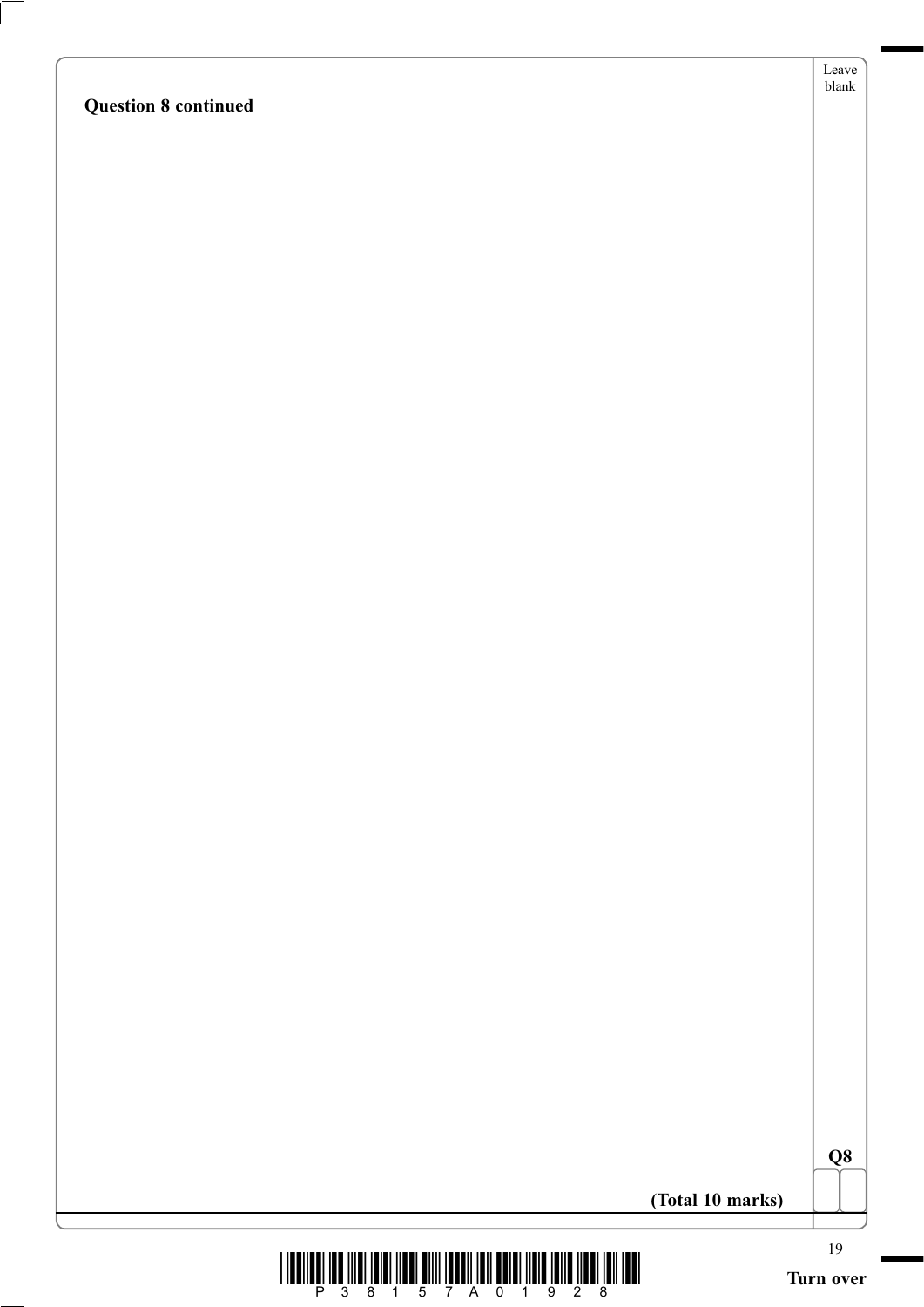9. (a) Calculate the sum of all the even numbers from 2 to 100 inclusive,

 $2+4+6+......+100$ 

(b) In the arithmetic series

 $k+2k+3k+......+100$ 

 $k$  is a positive integer and  $k$  is a factor of 100.

(i) Find, in terms of  $k$ , an expression for the number of terms in this series.

(ii) Show that the sum of this series is

$$
50 + \frac{5000}{k}
$$
 (4)

(c) Find, in terms of  $k$ , the 50th term of the arithmetic sequence

 $(2k+1), (4k+4), (6k+7), \ldots$ 

giving your answer in its simplest form.

 $(2)$ 

Leave blank

 $(3)$ 

I ILAINAAN INTA INTAI JANAH INTAI TAINI ILAUTI JANI ALAHA INTII ANTII INTII ILAUT INTII ILAU 3 8 1 5 7 A 0 2 0 2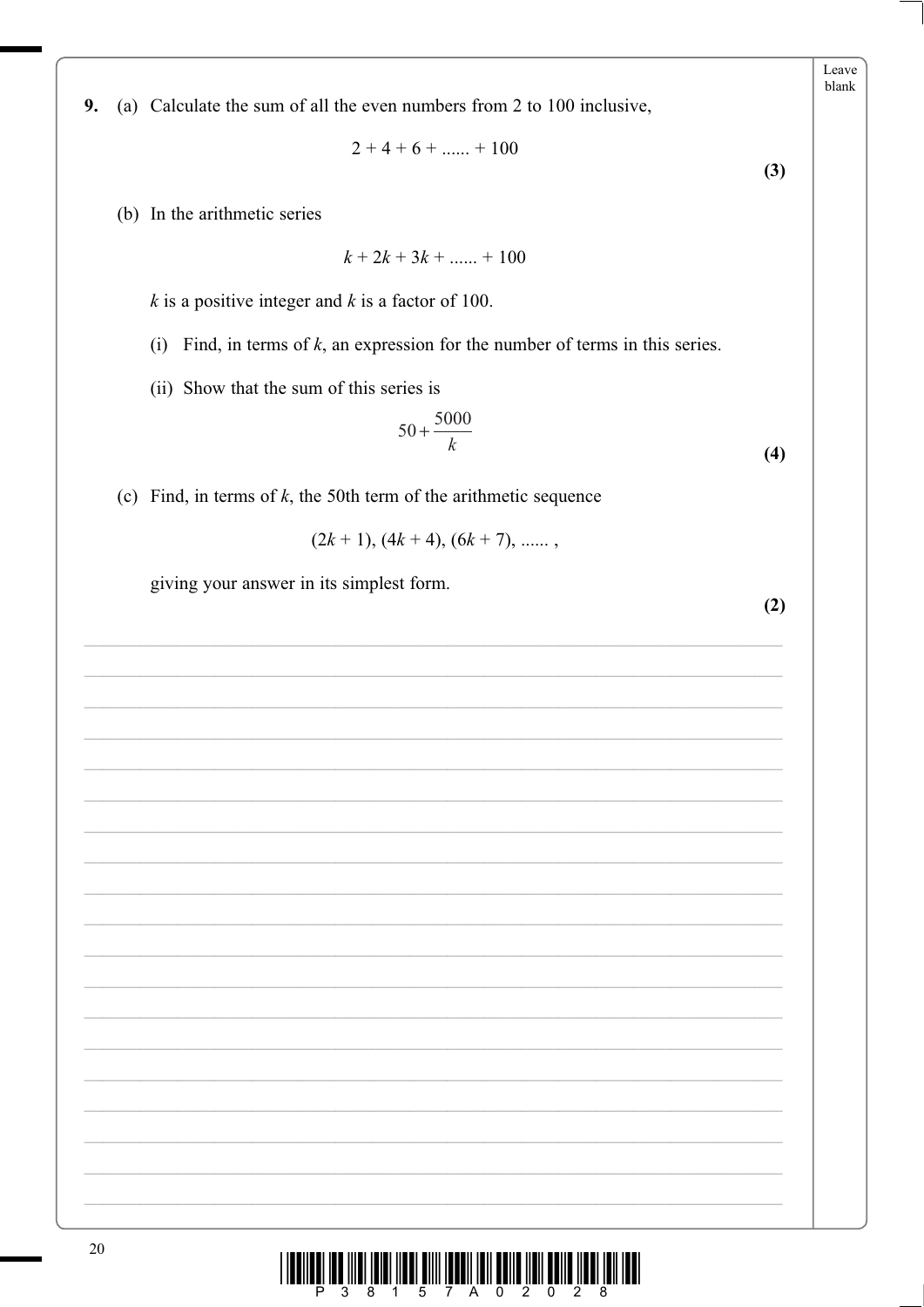| <b>Question 9 continued</b>                                                                                                                                                                                                                                                                                                                                                                                                                                   | Leave<br>$b$ lank |
|---------------------------------------------------------------------------------------------------------------------------------------------------------------------------------------------------------------------------------------------------------------------------------------------------------------------------------------------------------------------------------------------------------------------------------------------------------------|-------------------|
|                                                                                                                                                                                                                                                                                                                                                                                                                                                               |                   |
|                                                                                                                                                                                                                                                                                                                                                                                                                                                               |                   |
|                                                                                                                                                                                                                                                                                                                                                                                                                                                               |                   |
|                                                                                                                                                                                                                                                                                                                                                                                                                                                               |                   |
|                                                                                                                                                                                                                                                                                                                                                                                                                                                               |                   |
|                                                                                                                                                                                                                                                                                                                                                                                                                                                               |                   |
|                                                                                                                                                                                                                                                                                                                                                                                                                                                               |                   |
|                                                                                                                                                                                                                                                                                                                                                                                                                                                               |                   |
|                                                                                                                                                                                                                                                                                                                                                                                                                                                               |                   |
|                                                                                                                                                                                                                                                                                                                                                                                                                                                               |                   |
|                                                                                                                                                                                                                                                                                                                                                                                                                                                               |                   |
|                                                                                                                                                                                                                                                                                                                                                                                                                                                               |                   |
|                                                                                                                                                                                                                                                                                                                                                                                                                                                               |                   |
|                                                                                                                                                                                                                                                                                                                                                                                                                                                               |                   |
|                                                                                                                                                                                                                                                                                                                                                                                                                                                               |                   |
|                                                                                                                                                                                                                                                                                                                                                                                                                                                               |                   |
|                                                                                                                                                                                                                                                                                                                                                                                                                                                               |                   |
|                                                                                                                                                                                                                                                                                                                                                                                                                                                               |                   |
|                                                                                                                                                                                                                                                                                                                                                                                                                                                               |                   |
|                                                                                                                                                                                                                                                                                                                                                                                                                                                               |                   |
|                                                                                                                                                                                                                                                                                                                                                                                                                                                               |                   |
|                                                                                                                                                                                                                                                                                                                                                                                                                                                               |                   |
|                                                                                                                                                                                                                                                                                                                                                                                                                                                               |                   |
|                                                                                                                                                                                                                                                                                                                                                                                                                                                               |                   |
|                                                                                                                                                                                                                                                                                                                                                                                                                                                               |                   |
|                                                                                                                                                                                                                                                                                                                                                                                                                                                               |                   |
|                                                                                                                                                                                                                                                                                                                                                                                                                                                               |                   |
|                                                                                                                                                                                                                                                                                                                                                                                                                                                               |                   |
|                                                                                                                                                                                                                                                                                                                                                                                                                                                               |                   |
|                                                                                                                                                                                                                                                                                                                                                                                                                                                               |                   |
| $\begin{array}{c} \text{if} \ \text{if} \ \text{if} \ \text{if} \ \text{if} \ \text{if} \ \text{if} \ \text{if} \ \text{if} \ \text{if} \ \text{if} \ \text{if} \ \text{if} \ \text{if} \ \text{if} \ \text{if} \ \text{if} \ \text{if} \ \text{if} \ \text{if} \ \text{if} \ \text{if} \ \text{if} \ \text{if} \ \text{if} \ \text{if} \ \text{if} \ \text{if} \ \text{if} \ \text{if} \ \text{if} \ \text{if} \ \text{if} \ \text{if} \ \text{if} \ \text{$ | 21<br>Turn over   |

 $\overline{\phantom{a}}$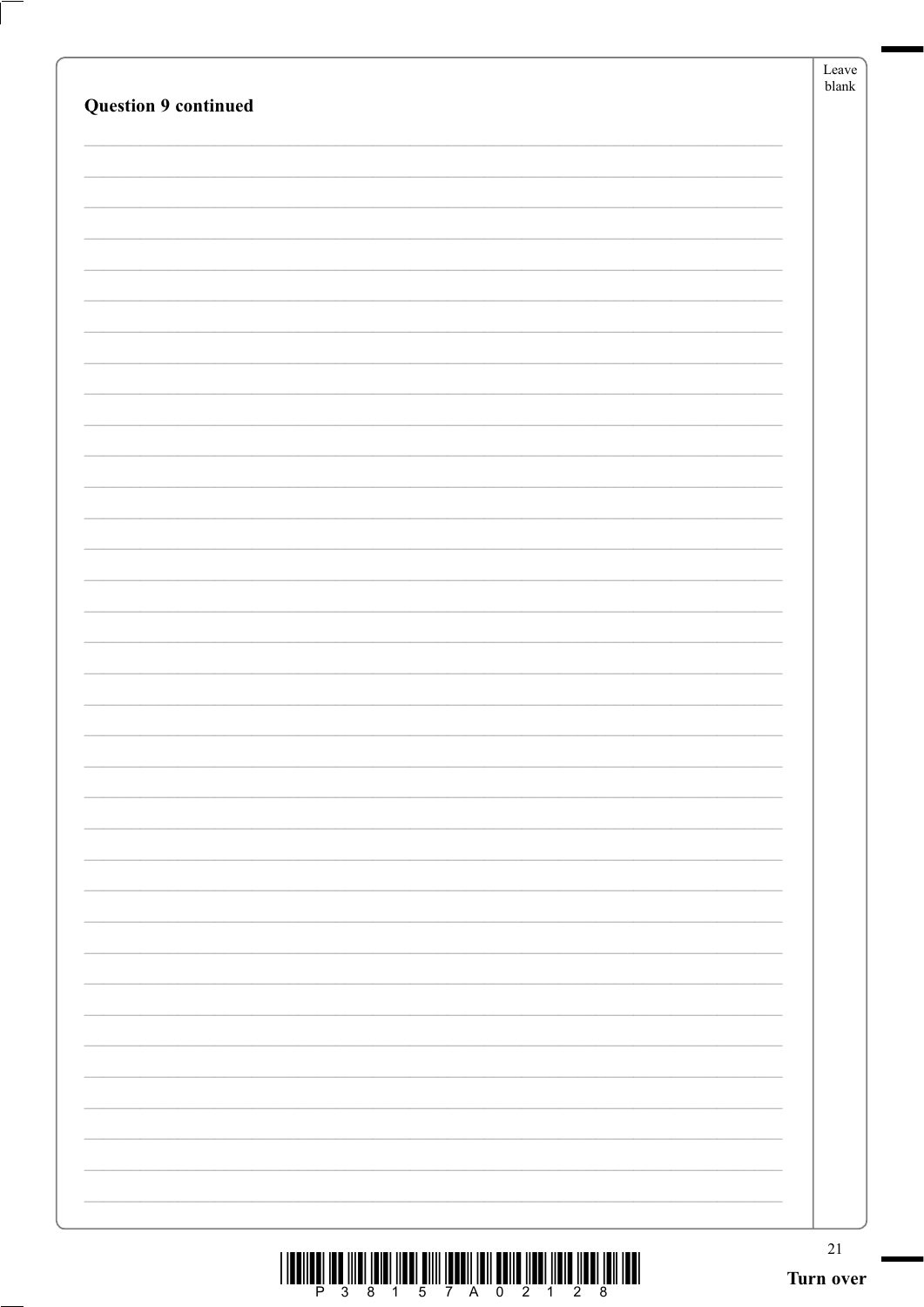|                             | Leave<br>blank |
|-----------------------------|----------------|
| <b>Question 9 continued</b> |                |
|                             |                |
|                             |                |
|                             |                |
|                             |                |
|                             |                |
|                             |                |
|                             |                |
|                             |                |
|                             |                |
|                             |                |
|                             |                |
|                             |                |
|                             |                |
|                             |                |
|                             |                |
|                             |                |
|                             |                |
|                             |                |
|                             |                |
|                             |                |
|                             |                |
|                             |                |
|                             |                |
|                             |                |
|                             |                |
|                             |                |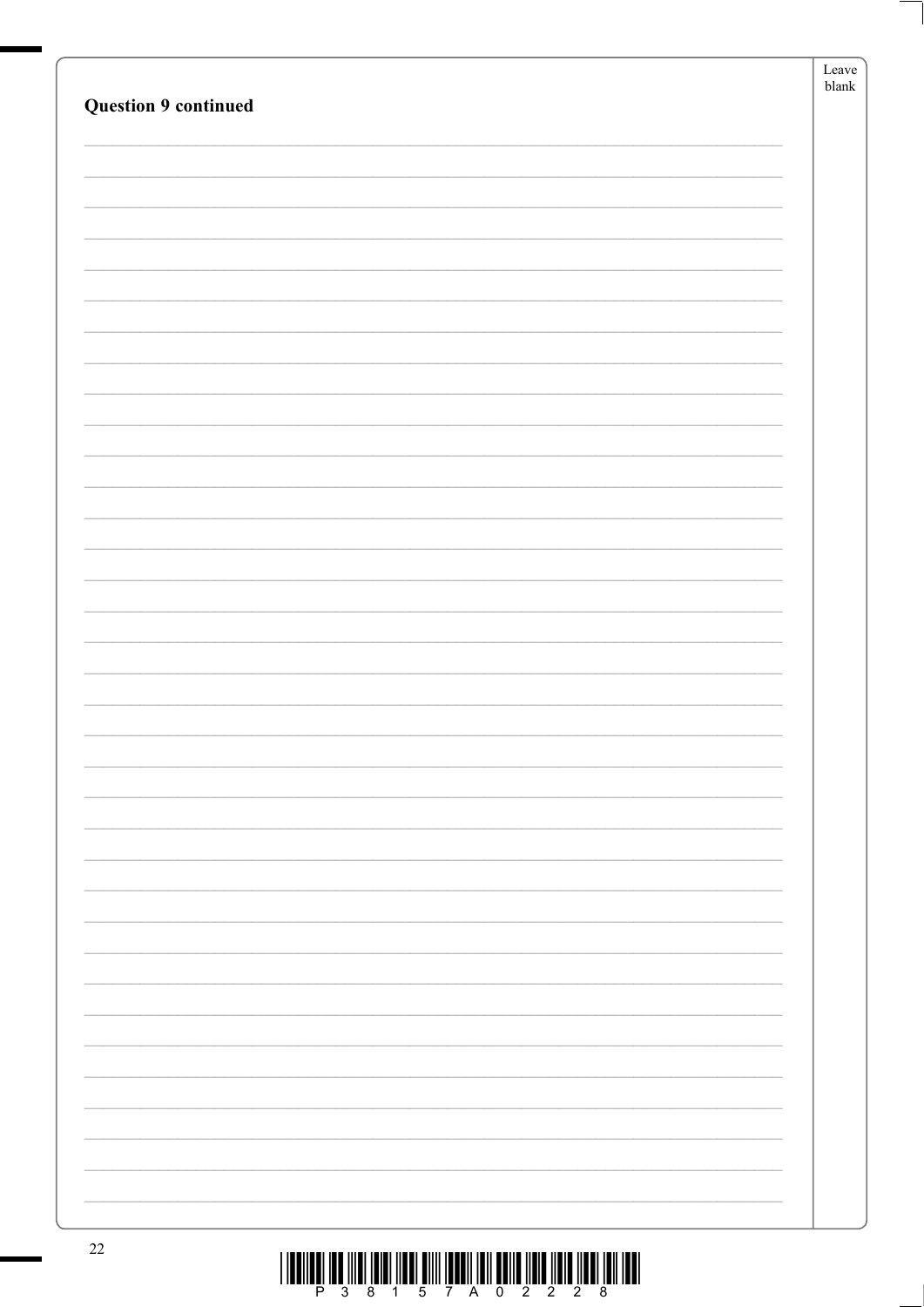| <b>Question 9 continued</b> |                 | Leave<br>${\sf blank}$ |
|-----------------------------|-----------------|------------------------|
|                             |                 |                        |
|                             |                 |                        |
|                             |                 |                        |
|                             |                 |                        |
|                             |                 |                        |
|                             |                 |                        |
|                             |                 |                        |
|                             |                 |                        |
|                             |                 |                        |
|                             |                 |                        |
|                             |                 |                        |
|                             |                 |                        |
|                             |                 |                        |
|                             |                 |                        |
|                             |                 |                        |
|                             |                 |                        |
|                             |                 |                        |
|                             |                 |                        |
|                             |                 | Q9                     |
|                             | (Total 9 marks) |                        |

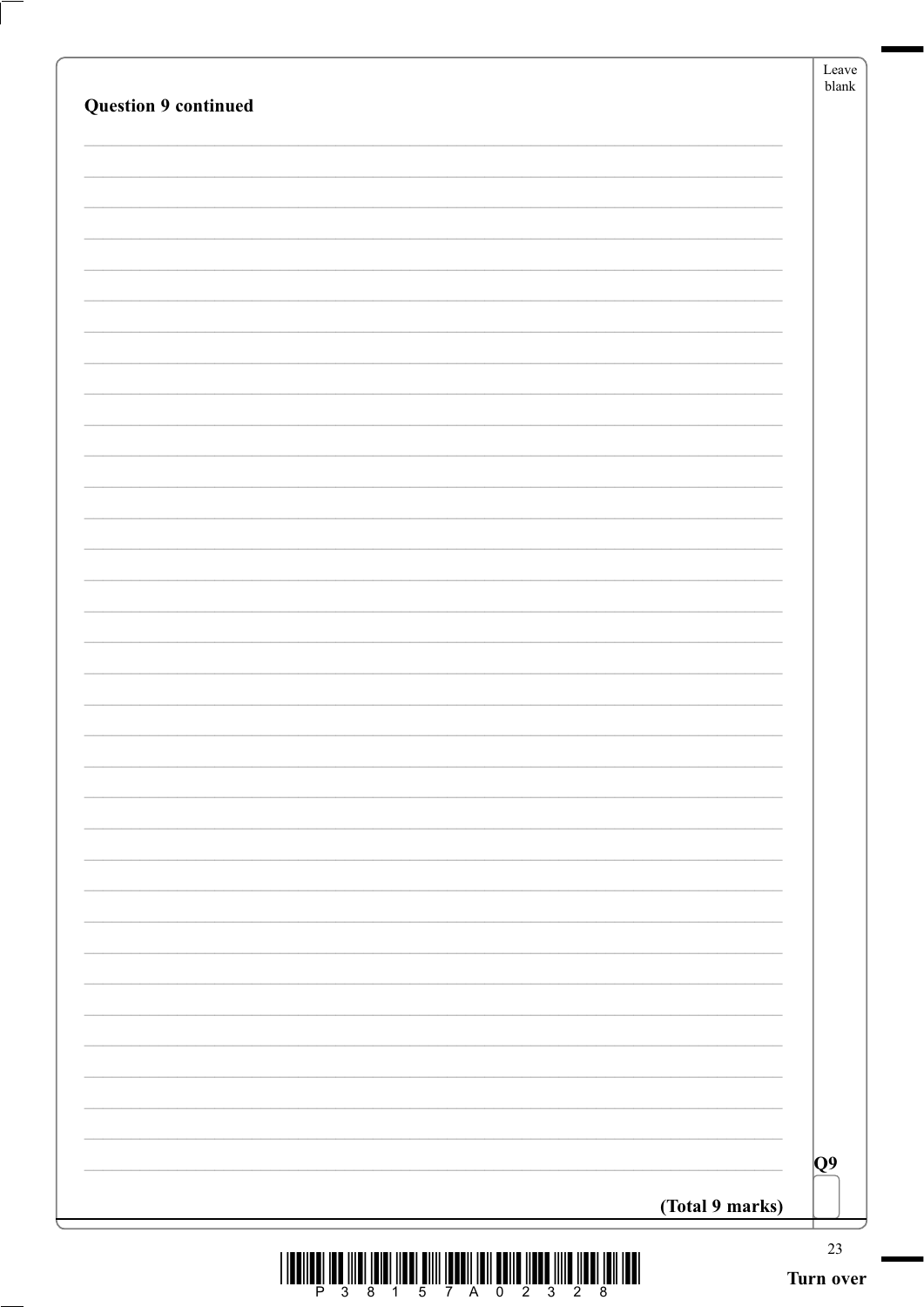Leave blank **10.** The curve *C* has equation  $y = (x+1)(x+3)^2$  (a) Sketch *C*, showing the coordinates of the points at which *C* meets the axes. **(4)** (b) Show that  $\frac{dy}{dx} = 3x^2 + 14x + 15$ . d  $\frac{y}{x} = 3x^2 + 14x$  $\frac{y}{x}$  = 3x<sup>2</sup> + 14x + **(3)** The point *A*, with *x*-coordinate  $-5$ , lies on *C*. (c) Find the equation of the tangent to *C* at *A*, giving your answer in the form  $y = mx + c$ , where *m* and *c* are constants. **(4)**

Another point *B* also lies on *C*. The tangents to *C* at *A* and *B* are parallel.

(d) Find the *x*-coordinate of *B*.

**(3)**

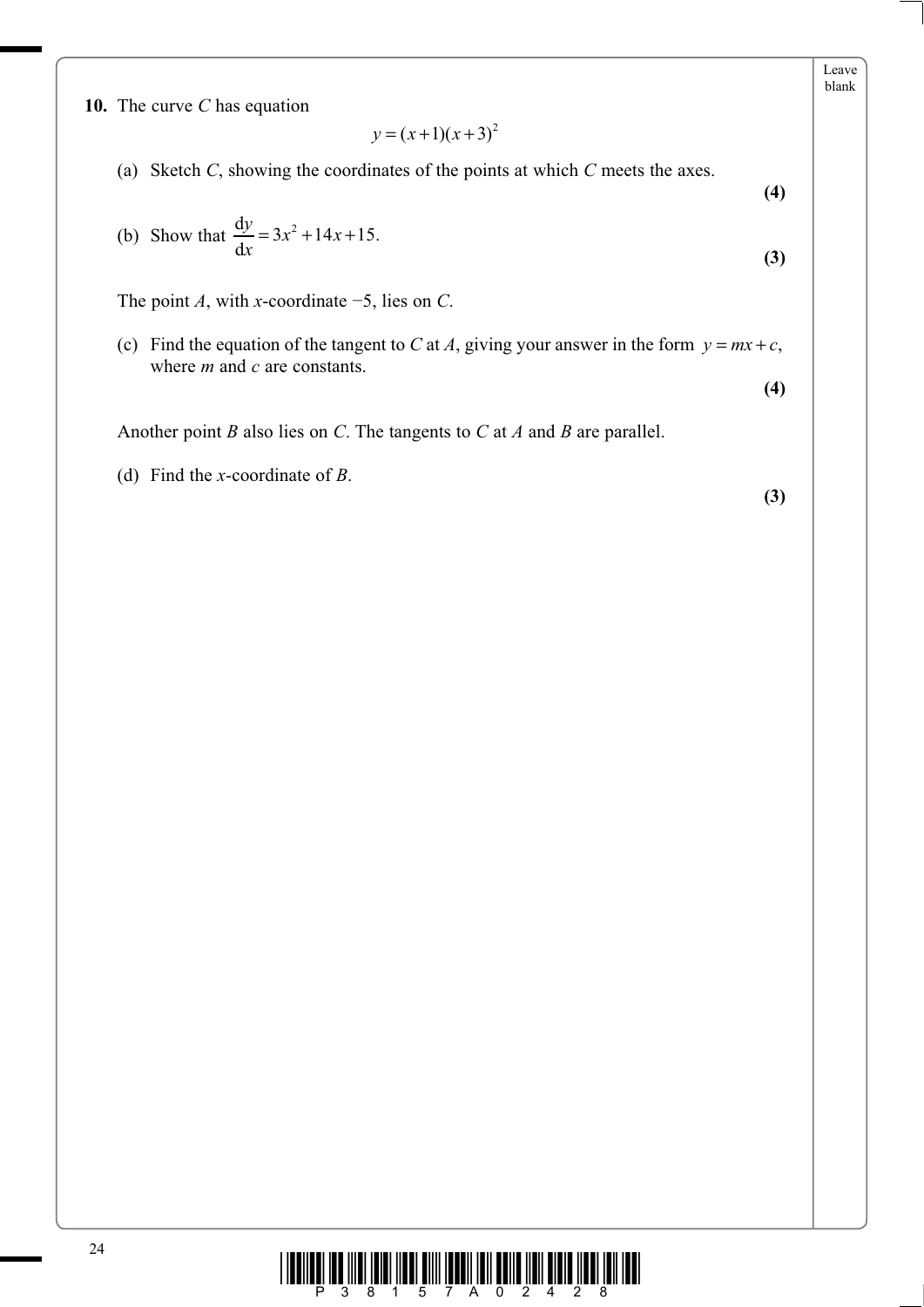|                       | $25\,$<br>Turn over |
|-----------------------|---------------------|
|                       |                     |
|                       |                     |
|                       |                     |
|                       |                     |
|                       |                     |
|                       |                     |
|                       |                     |
|                       |                     |
|                       |                     |
|                       |                     |
|                       |                     |
|                       |                     |
|                       |                     |
|                       |                     |
|                       |                     |
|                       |                     |
|                       |                     |
| Question 10 continued | ${\tt blank}$       |

 $\overline{\phantom{a}}$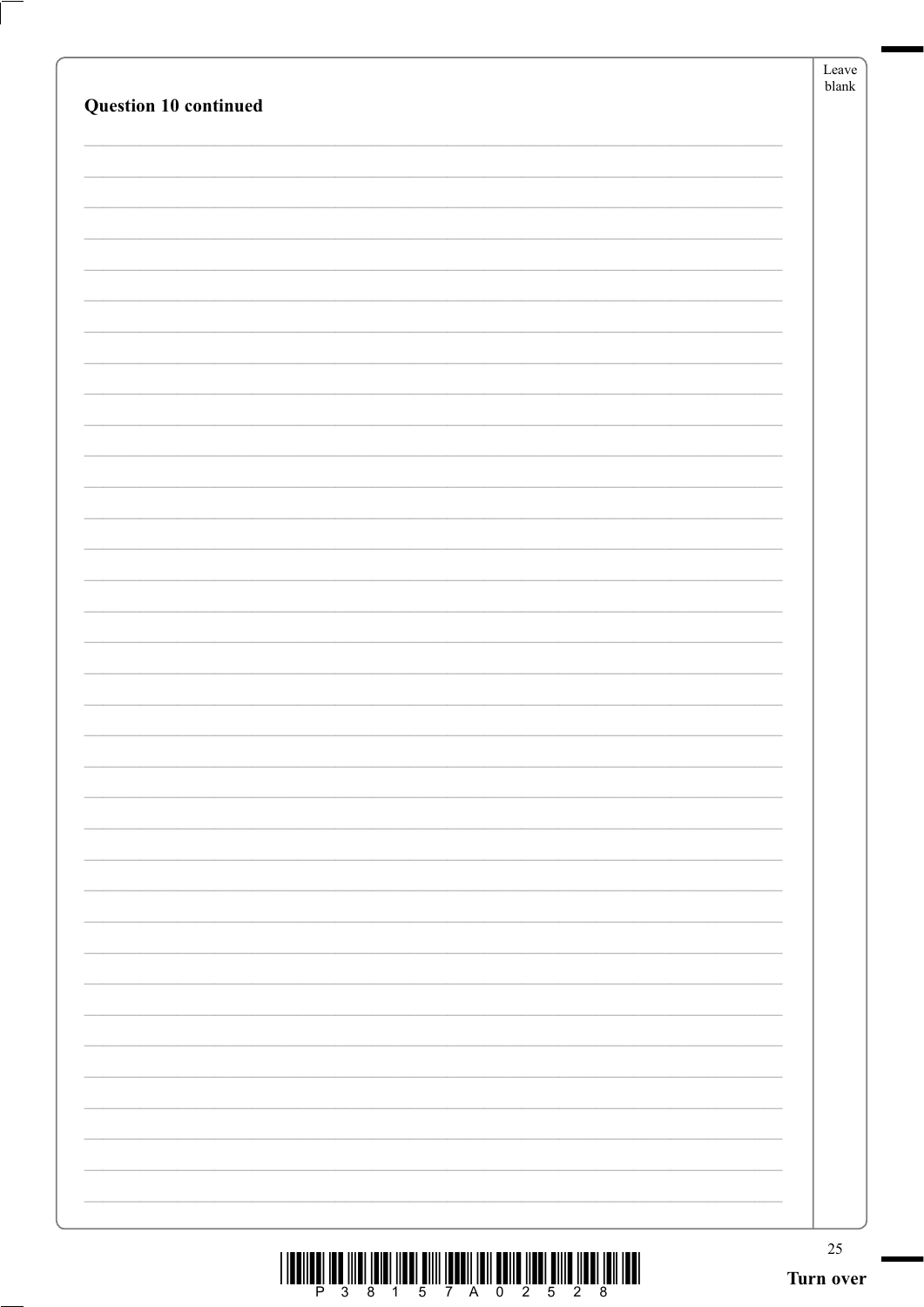| Question 10 continued | Leave         |
|-----------------------|---------------|
|                       | ${\tt blank}$ |
|                       |               |
|                       |               |
|                       |               |
|                       |               |
|                       |               |
|                       |               |
|                       |               |
|                       |               |
|                       |               |
|                       |               |
|                       |               |
|                       |               |
|                       |               |
|                       |               |
|                       |               |
|                       |               |
|                       |               |
|                       |               |
|                       |               |
|                       |               |
|                       |               |
|                       |               |
|                       |               |
|                       |               |
|                       |               |
|                       |               |
|                       |               |
|                       |               |
|                       |               |
|                       |               |
|                       |               |
|                       |               |
|                       |               |
|                       |               |
|                       |               |
|                       |               |
|                       |               |
|                       |               |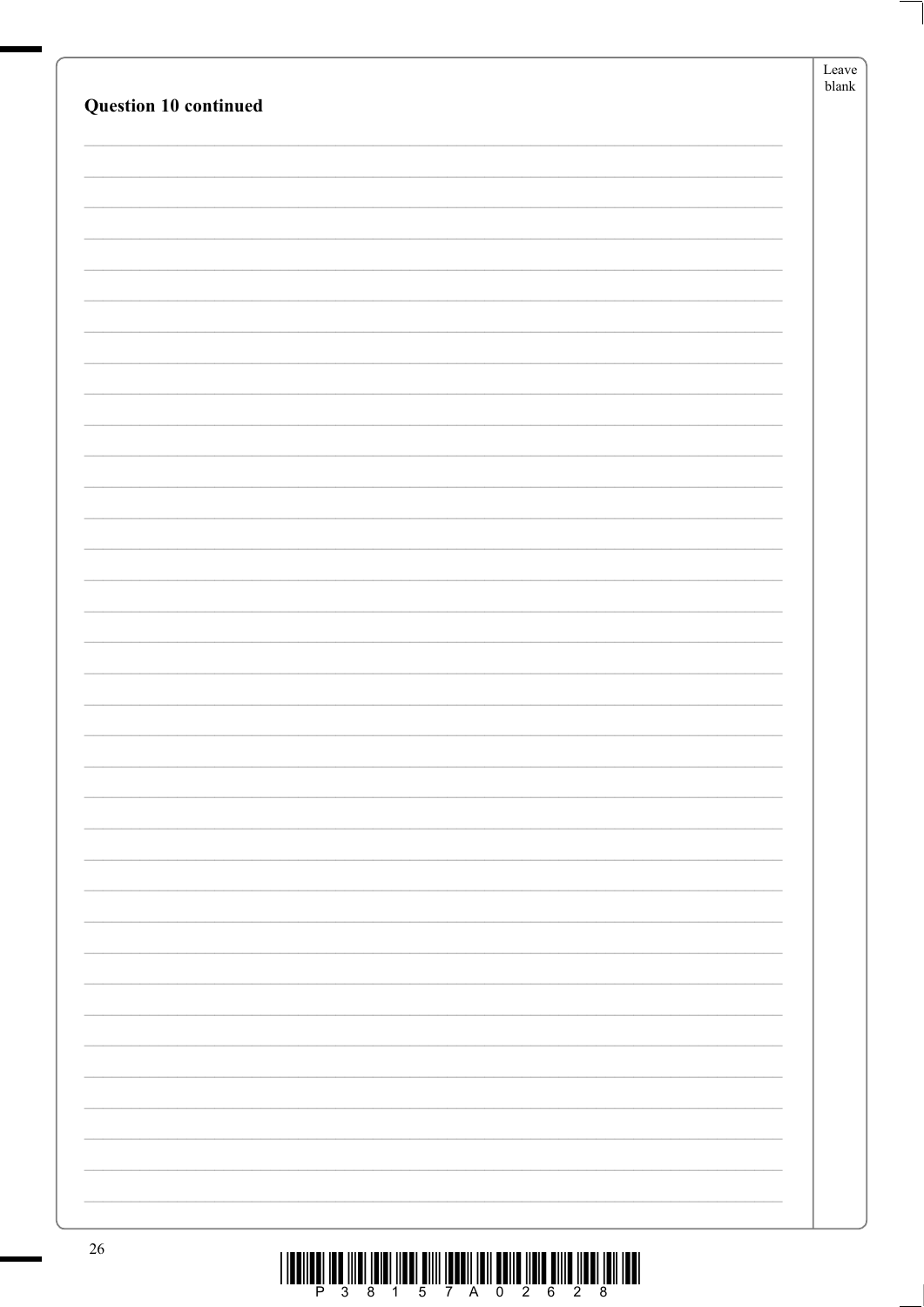| Question 10 continued                                                                     | $\ensuremath{\text{Leave}}$<br>${\sf blank}$ |
|-------------------------------------------------------------------------------------------|----------------------------------------------|
|                                                                                           |                                              |
|                                                                                           |                                              |
|                                                                                           |                                              |
|                                                                                           |                                              |
|                                                                                           |                                              |
|                                                                                           |                                              |
|                                                                                           |                                              |
|                                                                                           |                                              |
|                                                                                           |                                              |
|                                                                                           |                                              |
|                                                                                           |                                              |
|                                                                                           |                                              |
|                                                                                           |                                              |
|                                                                                           |                                              |
|                                                                                           |                                              |
|                                                                                           |                                              |
|                                                                                           |                                              |
|                                                                                           |                                              |
|                                                                                           |                                              |
|                                                                                           |                                              |
|                                                                                           |                                              |
|                                                                                           |                                              |
|                                                                                           |                                              |
|                                                                                           |                                              |
|                                                                                           |                                              |
|                                                                                           |                                              |
|                                                                                           |                                              |
|                                                                                           |                                              |
|                                                                                           |                                              |
|                                                                                           |                                              |
|                                                                                           |                                              |
| THE UNITED THE TITLE THAT THEIR BILL THE LEADER THIS HEIR TITLE THEIR THEIR THE TITLE THE | $27\,$                                       |

 $\overline{\phantom{a}}$